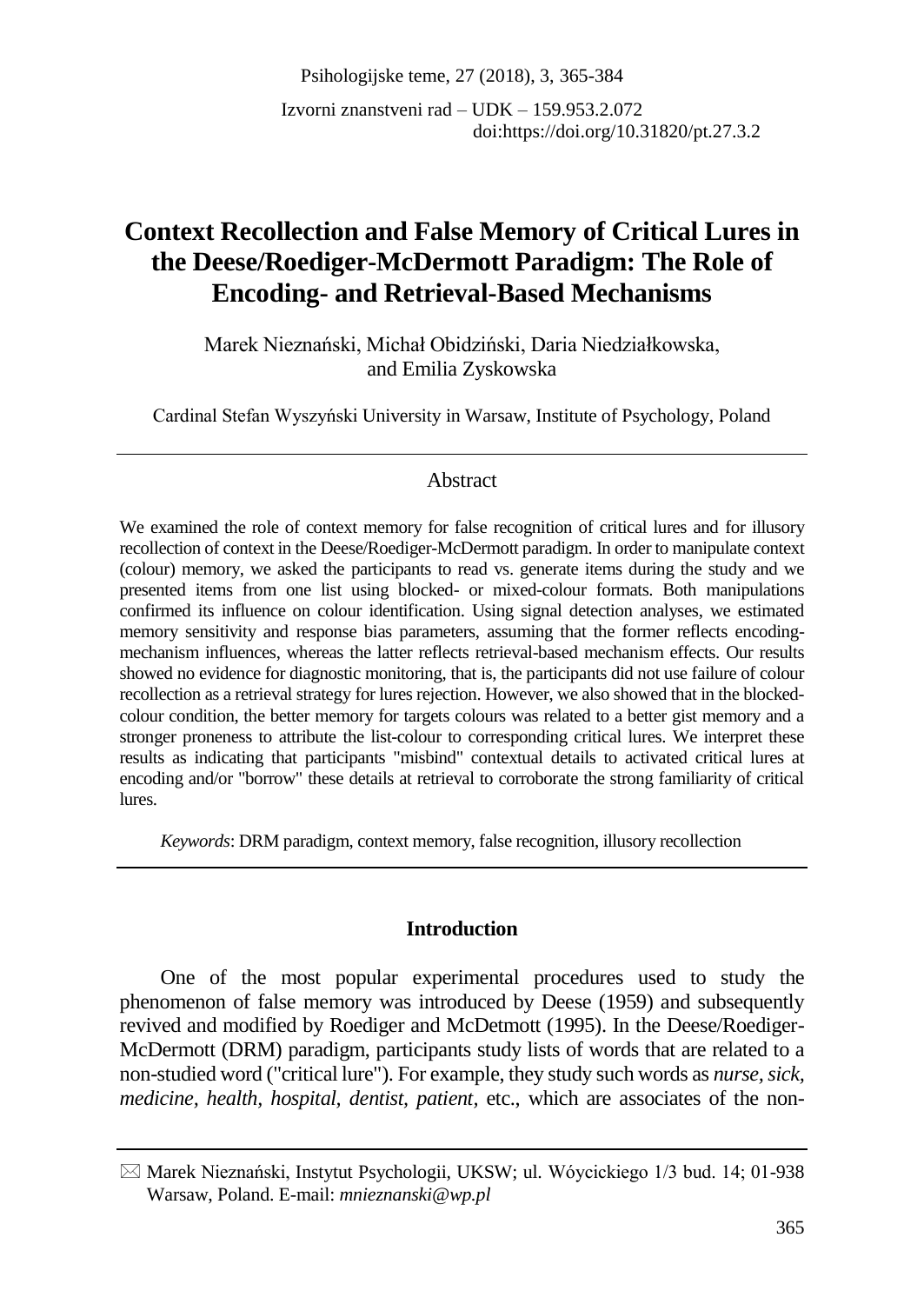studied word DOCTOR. At the test, participants often mistakenly recall or recognise this critical lure and even declare a high confidence and remembering learning that item vividly. The DRM paradigm has had a widespread influence on memory research and generated much experimental and theoretical interest (e.g. Dodson, Koustaal, & Schacter, 2000; Gallo, 2006).

The most prominent theoretical framework used to explain false memory in the DRM paradigm is the activation-monitoring account (Roediger, Watson, McDermott, & Gallo, 2001). This account proposes two sets of processes that affect false memory. The first set of factors reflect the influence of spreading activation from studied list-words to the non-studied critical lures. The second set of factors is related to the monitoring of memory accuracy. Activation processes are predominantly the product of encoding, whereas monitoring processes generally occur at retrieval (Arndt & Gould, 2006). A critical lure can be rejected at a test if the participant effectively monitors the origin of the feeling of familiarity evoked by this distractor (e.g. Bruce, Phillips-Grant, Conrad, & Bona, 2004; Carmichael & Gutchess, 2016). In a sense, errors in the DRM paradigm are failures of source (reality) monitoring (Johnson, Hashtroudi, & Lindsay, 1993) because internal activation is misattributed to an external source. In accordance with this view, Unsworth and Brewer (2010) showed, using latent variable analysis, that individuals with superior source-monitoring abilities are less susceptible to false recalls than individuals with poor source-monitoring abilities.

An alternative approach to false memory in the DRM paradigm, the globalmatching models (e.g. Arndt, 2015), assumes that false recognition is a function of the match between the critical lure used as a "memory probe" during retrieval and the memory traces of studied associates. These memory traces are composed of both item information and context information; this is why critical lure presentation may induce the retrieval of contextual information associated with presented words. Yet another approach, the fuzzy-trace theory (e.g. Brainerd & Reyna, 1998, 2002ab; Brainerd, Reyna, & Kneer, 1995; Brainerd, Reyna, & Mojardin, 1999) assumes that two types of memory trace are encoded in parallel; these are *verbatim traces* that contain surface information of individual targets, and *gist traces,* which store the meaning content of studied targets. Strong gist memory may induce an experience of the recollection of an encoding episode, a phenomenon called *phantom recollection*. Critical lures are accepted during memory test because they share their meaning with the stored gist traces. The memory traces may disintegrate over time, and fragments of traces may become associated with the wrong context (Reyna & Lloyd, 1997).

The aim of the present study was to test the consequences of context (source) memory *experimental manipulation* on false recognition of critical lures and illusory context recollection in a DRM task. It appears that both positive and negative influences of context memory enhancement for memory accuracy can be predicted on the basis of research literature reviewed in the following sections of this introduction. On the one hand, we can expect that – due to a good memory of the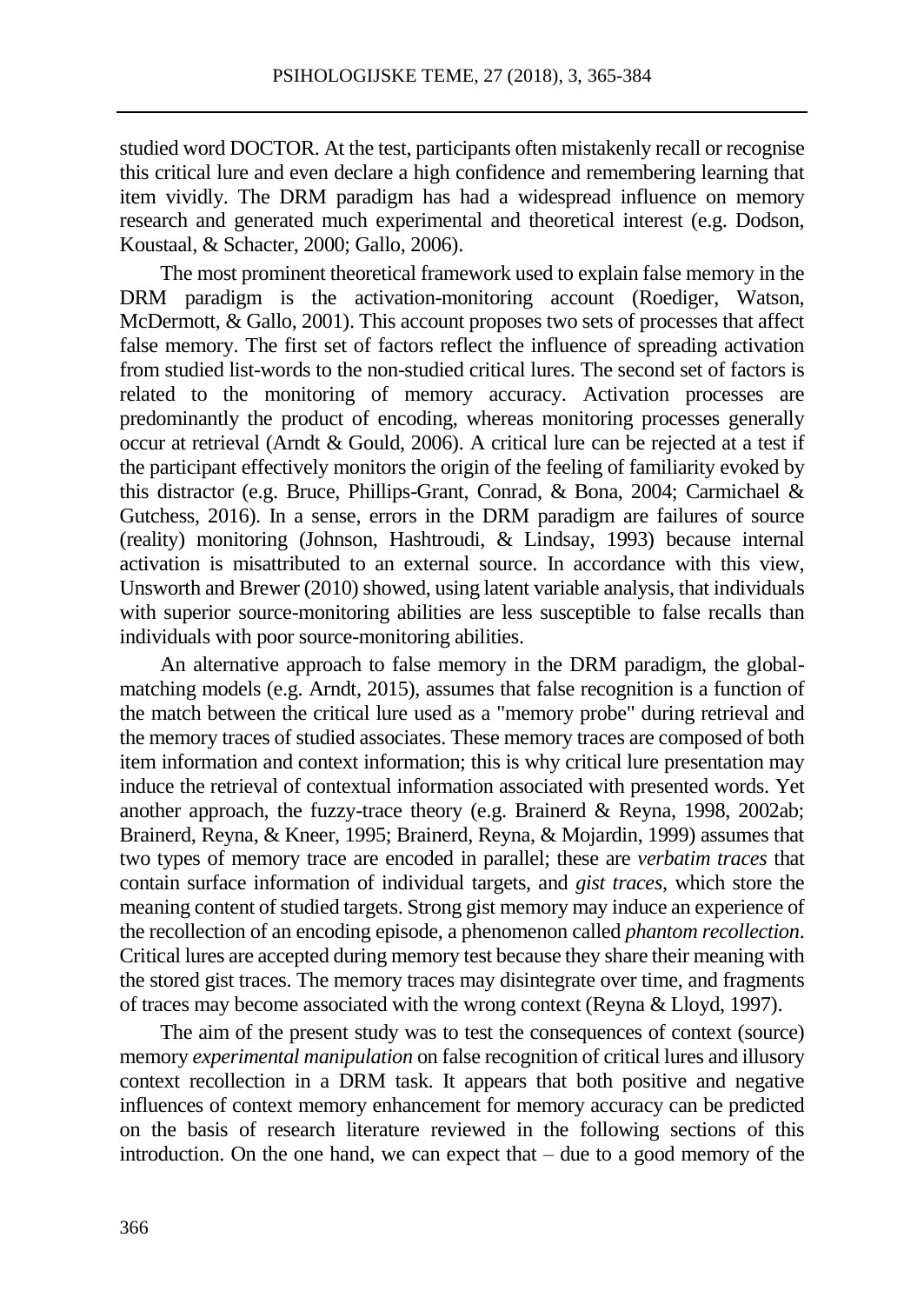contextual details (e.g. font colour) of the studied words – participants may effectively reject lures for which they fail to recollect these diagnostic details. This would result in a lower level of false acceptances of critical lures and unrelated distractors (cf. Bruce et al., 2004; Mather, Henkel, & Johnson, 1997). On the other hand, it is also possible that these diagnostic details can be "borrowed" from targets and misbound or misattributed to critical lures, increasing false recognition instead of reducing it. Hence, better perceptual processing of, for example, font colour, may lead to the illusion of colour memory for actually non-studied words (cf. Franks, Butler, & Bishop, 2016; Lampinen, Meier, Arnal, & Leding, 2005; Nieznański & Tkaczyk, 2017).

## **Disqualifying Monitoring and Diagnostic Monitoring as Mechanisms of False Memory Reduction**

According to Gallo (2006), true recollection of study details can be used to avoid false recognition through two decision mechanisms: disqualifying monitoring or diagnostic monitoring. The first occurs when the remembering of one event excludes another event as being presented during the study. The second process, diagnostic monitoring, is based on the failure to recollect expected details. The absence of recollection allows one to infer that the test item probably did not occur. In consequence, the more expected the recollection of a specific detail is, the more justified the decision of rejecting the item that does not evoke remembering of this detail seems to be. However, we cannot be sure that participants spontaneously use this diagnostic monitoring process. One way to force them to carefully monitor their memories in search for diagnostic details is to use a source-monitoring test, in which they are directly asked about the presence of context (source) details bound with targets. Surprisingly, changing the response format from the *yes/no* recognition to the source-attribution test does not necessarily result in false recognition reductions (Hicks & Marsh, 2001). The reason for this ineffectiveness of editing processes may be a poor memory for diagnostic details or similarity of sources (Hicks & Marsh, 1999; for a discussion see Gallo, 2006).

It seems that decision mechanisms reducing false recognition are more effective when studied items are more distinctive (cf. Hunt, 2003). The absence of a recollection of distinctive details provides stronger diagnostic evidence that an item was not studied than the absence of recollection of nondistinctive characteristics. Schacter and colleagues (e.g. Dodson & Schacter, 2001; Schacter, Israel, & Racine, 1999) call such a retrieval strategy *the distinctiveness heuristic*. This heuristic is applied globally to all of the items on the recognition list. Therefore, participants do not demand access to distinctive (e.g. pictorial) details before accepting an item as being old if some of the DRM lists were studied with pictures and others with words only, for example. However, it seems that the reduced proportion of false recognition does not have to result from a global change in a decision criterion. Instead of a general metamemorial belief, recognition decisions can be based on the retrieval of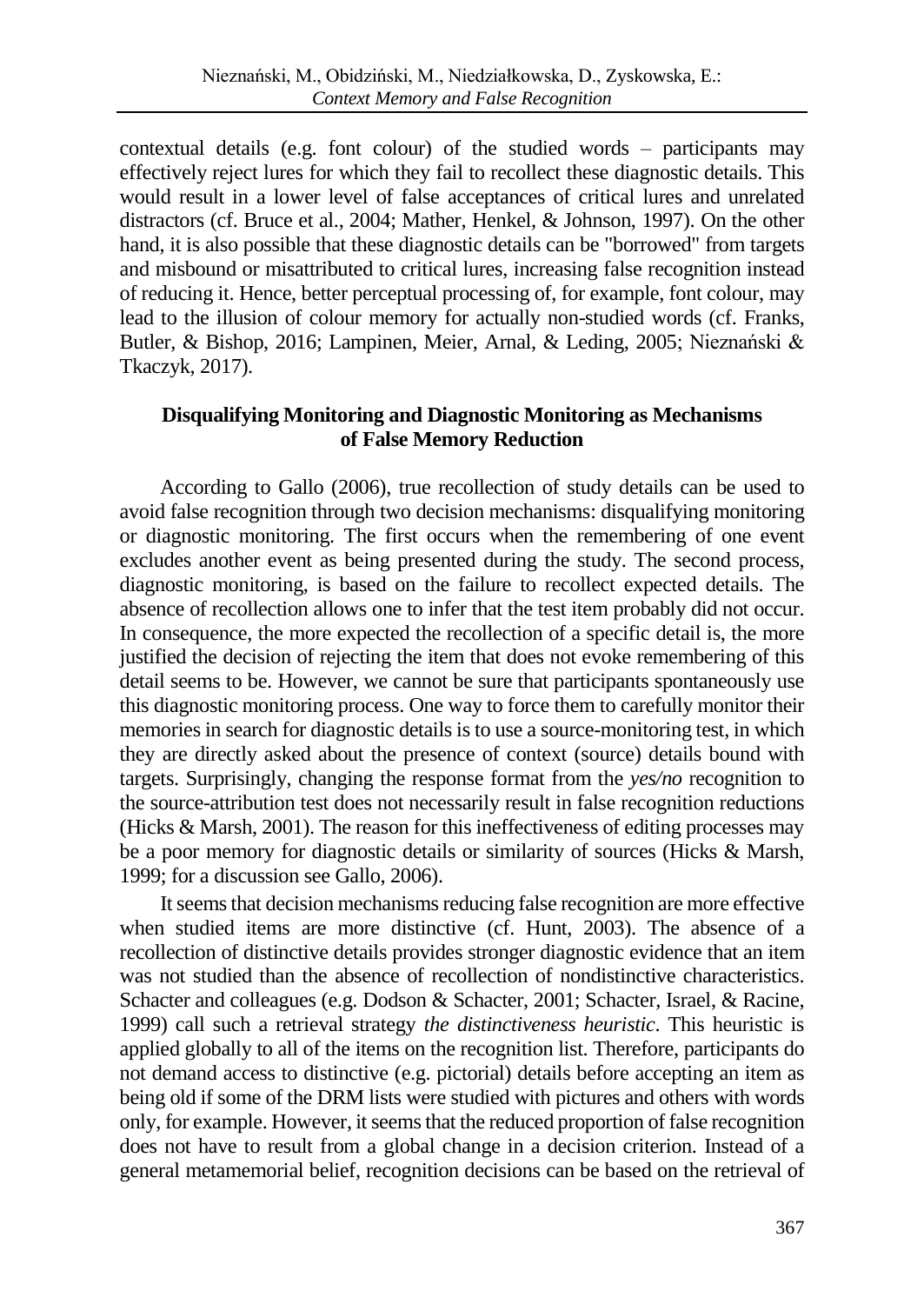verbatim memory traces for individual items (McCabe, Presmanes, Robertson, & Smith, 2004).

A good example of a variety of monitoring processes operating during DRM task performance is provided by Lampinen et al. (2005). Participants in their studies were asked to think out loud while learning DRM lists and while making *remember/know* judgements at a test. This procedure allowed a comparison to be performed of what the participants said for presented targets with what they said for falsely remembered critical lures during test. Some of the critical lures were deliberately rejected by the participants because they recalled a related target; in spite of that, these two items were not mutually exclusive – they declared that a recollection of one's target presentation negates the likelihood that a related item was presented. Another mechanism of memory accuracy monitoring confirmed by the thinking-out-loud procedure was the distinctiveness heuristic. As mentioned above, participants exclude some of the lures by comparing their vividness with the distinctiveness of their memory for targets. Lampinen et al. (2005) also demonstrated the existence of an idiosyncratic distinctiveness heuristic that operates at the level of individual items – participants sometimes expected an item being well remembered because of its personal importance (Lampinen et al. gave an example of a participant who said: "Mountain: I don't think it was on there because my street name is Mountain and I would have probably thought of that").

### **Content Borrowing and Misbinding as Mechanisms of Illusory Recollection**

However, all these editing mechanisms are not entirely successful. Even strict warnings provided to the participants about the associative errors in the DRM task do not completely eliminate the false belief of remembering aspects of the lure's presentation (e.g. Gallo, Roberts, & Seamon, 1997; Neuschatz, Benoit, & Payne, 2003, Tkaczyk & Nieznański, 2013; for a discussion see Gallo, 2006). With respect to false attribution of specific contextual details to critical lures, Lampinen and colleagues (e.g. Lampinen et al., 2005; Lampinen, Ryals, & Smith, 2008) have called this process *content borrowing* because details from the presented items are "borrowed" at retrieval in order to corroborate the strong feeling of familiarity fomented by the critical lure. In the experiments mentioned above, using the thinkout-loud procedure, Lampinen et al. (2005) found evidence of content borrowing in about half of the false remember responses. The content borrowing account suggests that retrieval mechanisms are responsible for this memory illusion, however, the binding of context characteristics to critical lure may as well occur during encoding.

The encoding-based over retrieval-based account is favoured by studies showing the source-strength effect, that is, the finding that the critical lure is most often remembered as presented in the context in which the words of the highest *backward associative strength* (BAS) to that critical lure were studied (Franks et al., 2016). In experiments on the source-strength effect, subsets of DRM lists differing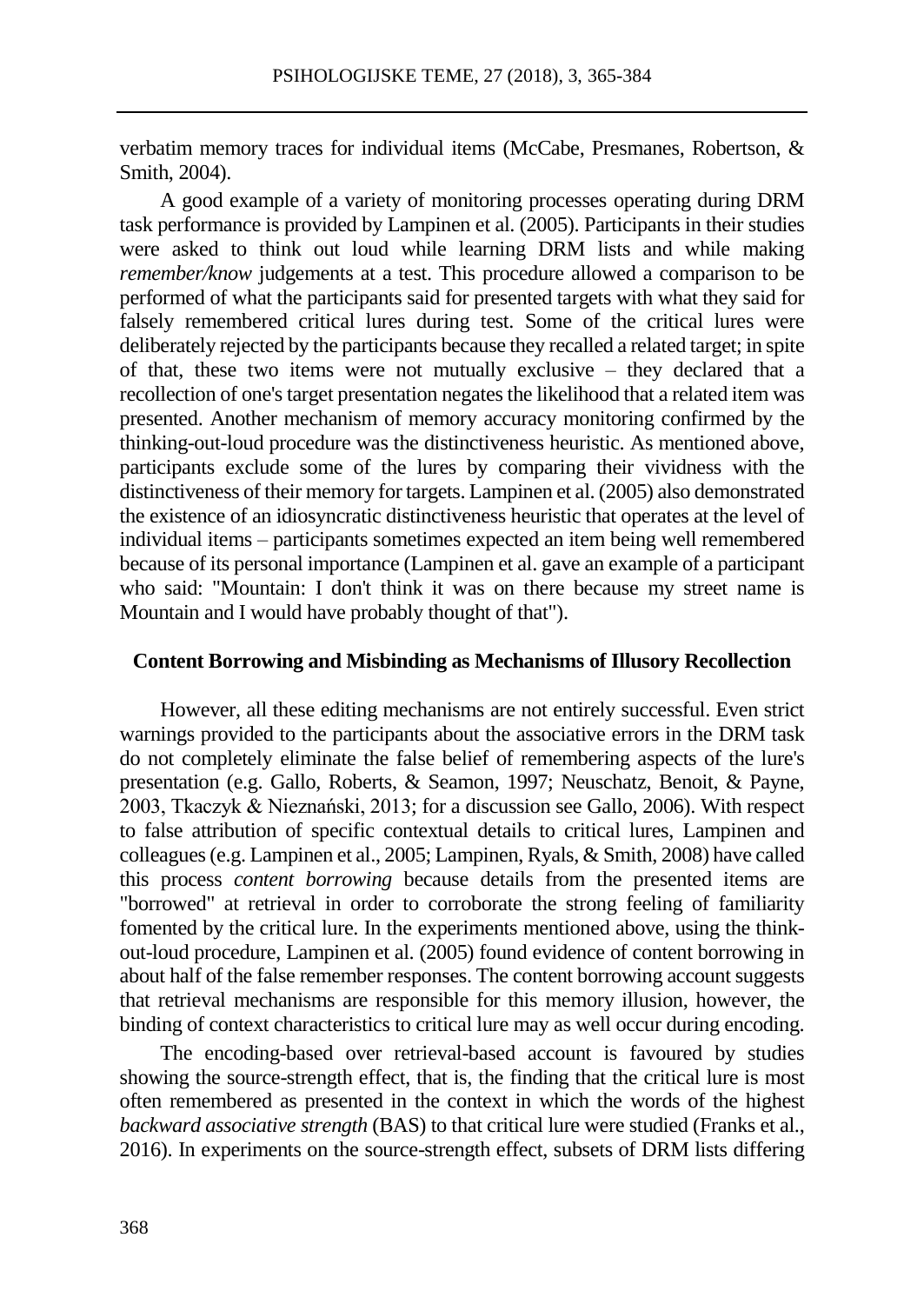in BAS are presented by different sources, for example, in the experiments of Hicks and Hancook (2002), DRM lists were presented by male and female speakers, where one speaker presented a list half of higher average BAS to the critical lure, whereas another source read half of the weak BAS. Critical lures were more often attributed to the speaker than the read items of strong BAS, that is, the items which more likely activated the critical lure during study (see also Hicks & Starns, 2006).

Recently, Franks et al. (2016), referring to Roediger and colleagues (Roediger, McDermott, Pisoni, & Gallo, 2004; Roediger et al., 2001) have called this encodingbased account a *misbinding-at-encoding account of illusory recollection*, and argued that highly activated items take on the contextual characteristics as a result of the misbinding of contextual details available at encoding to the activated critical lure. Franks et al. (2016), in their experiments using different locations on a computer screen as context information, confirmed the strength effect and, additionally, showed that medium-BAS items studied before the high-BAS items are capable of generating enough activation of a critical lure to produce the misbinding of contextual details. This effect of the order of study presentation would be difficult to explain solely on the basis of retrieval mechanisms.

## **Goals of the Present Study**

In the present experiment, participants studied DRM lists with words presented in four different font colours. At the test, their task was to attribute the font colour to each test-item (a "don't know the colour" option was also available) or reject it as a new item. In order to influence context memory, we used two different encoding tasks, that is, reading words vs. generating words by completing a missing letter. In a series of experiments, it has been shown that such a generation task significantly decreases font colour memory in comparison with reading (e.g. Mulligan, 2004, 2011; Nieznański, 2011, 2012). Additionally, in order to manipulate the probability of context misbinding/borrowing, we presented DRM lists in blocked-colour vs. mixed-colour formats. The blocked-colour condition should result in a stronger tendency to attribute the list-colour to the critical lure than the mixed-colour condition (e.g. Mather et al., 1997; Roediger et al., 2004). Note that the encoding task and the presentation format variables both influence context memory, however, in a somewhat different manner, hence their effects will probably be additive. Blocked presentation should improve colour attribution due to the association of the gist (listtopic) with the colour of the studied list. In contrast, generation should rather influence an item-specific association between a word and its font-colour. A decrease in context memory for generated items is predicted on the basis of the resource tradeoff hypothesis (see: Jurica & Shimamura, 1999; Nieznański, 2012) which assumes that the item generation task reduces resources required for episodic binding of a particular item with its context.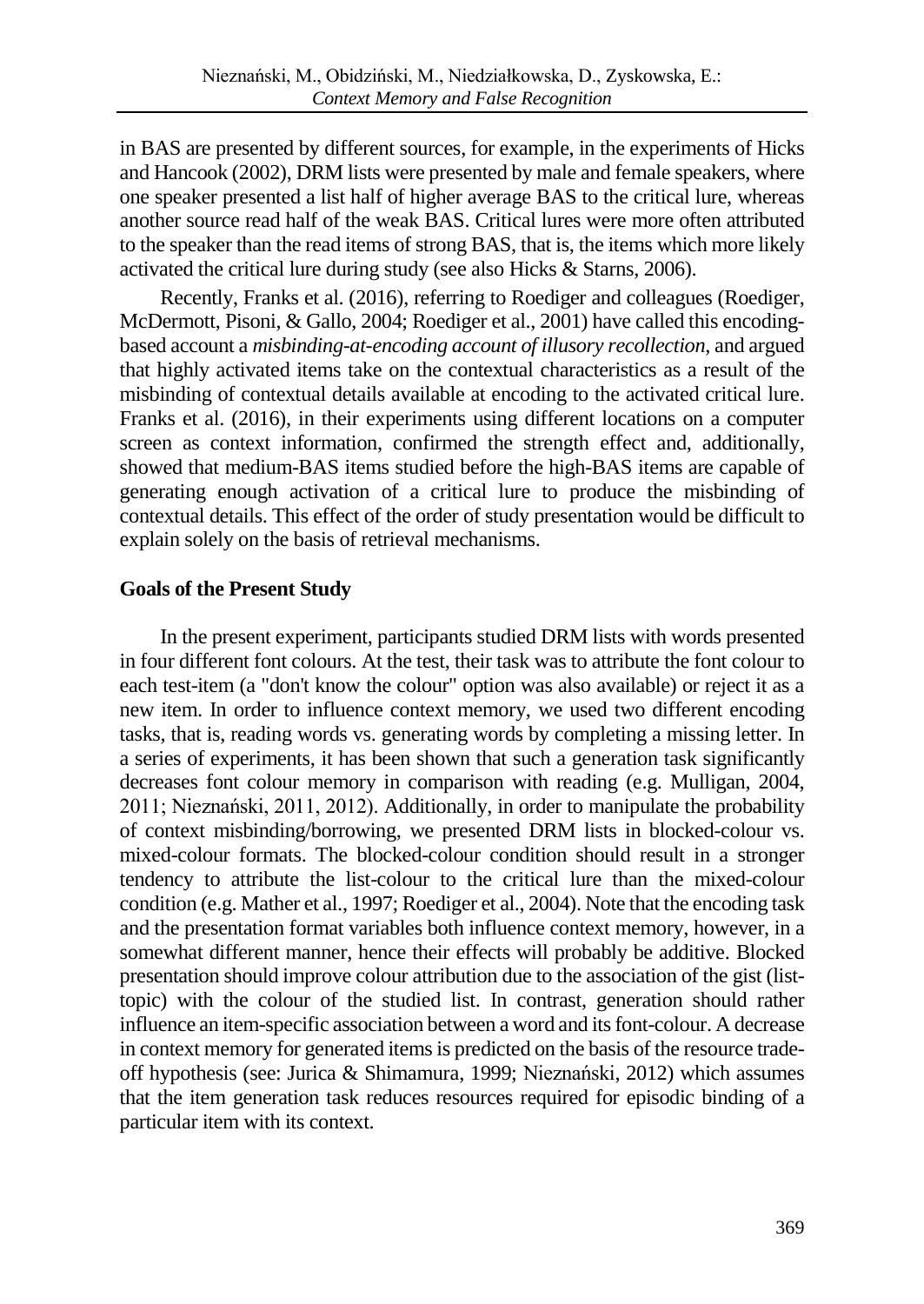The independent variables manipulated in the experiment can increase false memory both through encoding and retrieval mechanisms. The former includes such factors as impoverishing relational encoding due to generation and increasing misbinding by reason of activation of the critical lure simultaneously with colour processing when all colours are blocked on the same list. Among the retrieval mechanisms are the heuristics of the rejection of items for which no memory of colour is retrieved, which should reduce false memory or mechanisms increasing false memory due to borrowing (guessing) the colour for highly familiar lures. Recently, Huff and Bodner (2013) have recommended signal detection analyses as a way to disentangle encoding from retrieval influences. The latter would rather affect the response criterion parameter, while the former are expected to influence the memory sensitivity parameter.

In sum, on the one hand, the read/blocked condition should result in more effective diagnostic monitoring than the generate condition because good memory for font colour makes the absence of colour memory for lures more diagnostic than in the generate/mixed condition. Moreover, reductions in false recognitions due to retrieval heuristics should be shown by a more conservative response criterion for critical lures(Gunter, Bodner, & Azad, 2007; Schacter et al., 1999). However, on the other hand, it can also be predicted that better context memory in the read/blocked condition should make content borrowing easier and/or context misbinding more probable, increasing false memory. Additional correlational analyses of the relationship between participants' context memory indices and item-specific/gist memory indices are planned in order to help in the interpretation of complex dependencies between variables.

#### **Method**

## **Participants**

Ninety-six undergraduates agreed to participate in the experiment in exchange for course credits. All were recruited from a population of third-semester psychology students of Cardinal Stefan Wyszyński University in Warsaw, 22 of them were male. Participants were tested individually, and were assigned to experimental conditions in the order of entries – every fourth participant to one of the four groups.

#### **Materials and Procedure**

The stimuli used during the study phase consisted of 8 eight-word lists of lexical-semantic associates. Each of the lists were created in accordance with the DRM paradigm. We selected the critical lures that appeared to be most effective in the false-recall study by Tkaczyk and Nieznański (2013). Each list contained the most frequent associations to the lure word according to the Polish Word Association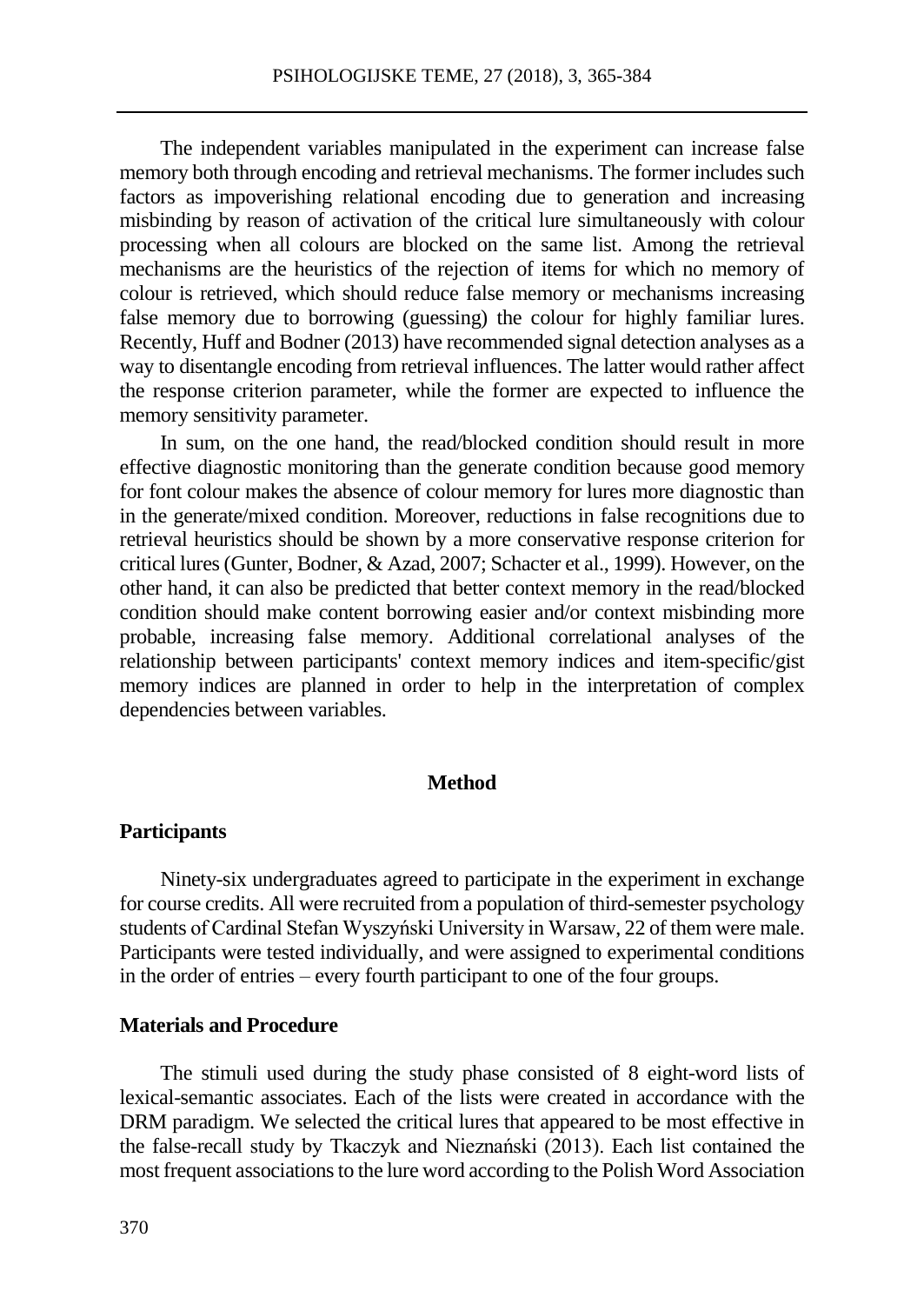Norms (Kurcz, 1967), with several constraints; we excluded words that appeared in more than one list; words that were derivates of already included words (e.g. *wooden, wood*); and words which were too short to use them in the generation task (e.g. *it*).The recognition memory test consisted of 48 words, 24 of which were targets, taken from the second, third, and seventh positions of the study DRM lists. Eight of the test items were critical lures corresponding to the DRM lists, while another 16 distractors were weak associates to critical lures, that is, words that were single reactions to the stimulus words according to the association norms. Using weakly related lures instead of unrelated lures may make the participants a bit more cautious at test (cf. Gunter, Ivanko, & Bodner, 2005).

The participants were tested individually on a personal computer. The presentation of stimuli materials and response recording were controlled using the E-Prime program 2.0 (Psychology Software Tools, Inc.). A 2 (encoding task: read, generate) x 2 (presentation format: blocked-colour, mixed-colour) factorial design was used, with 24 participants assigned to each group. The order of the 8 DRM lists was not randomised, and words on the lists were always presented in the same order, with the strongest associates occurring first. The lists were separated by an asterisk in black font. All the items were presented on a computer screen at the rate of 3 seconds. Each participant was instructed to read words to oneself and try to remember them as well as their font colours. The participants were also told that the words are grouped in 8 lists with 8 items each.

In the generate condition, one letter was missing in the target word and replaced by an underscore mark. Almost in all cases the missing letter was a vowel, it was never the first letter of the word, and it was possible to generate only one sensible solution for each target<sup>1</sup>. Four font colours were used: blue, green, yellow, and red. In the blocked-colour presentation format, all eight words composing a DRM list were presented in the same font colour, each colour was used for two lists, and the colour was repeated after the presentation of the three lists of different colours. In the mixed-colour presentation format, all four colours were used for words composing a DRM list. Each colour was used for two words; the colour was repeated after the presentation of three words of different colours. Four versions of study lists were prepared so that each DRM list (or each item on a list) was presented in one of the four font colours to an equal number of participants. At test, words were presented in random order, in black font, and participants were instructed to choose one of the six response options: "new", "green", "red", "yellow", "blue", and "old but I don't know what colour it was".

 $\overline{a}$ 

<sup>&</sup>lt;sup>1</sup> In our previous experiment with a similar generation task, we found it a very easy task for undergraduate students (we observed 0% of failures for high-frequency words and 5.5% of failures for low-frequency words, Nieznański, 2014), therefore, we neglected the control of the generation success in the current study.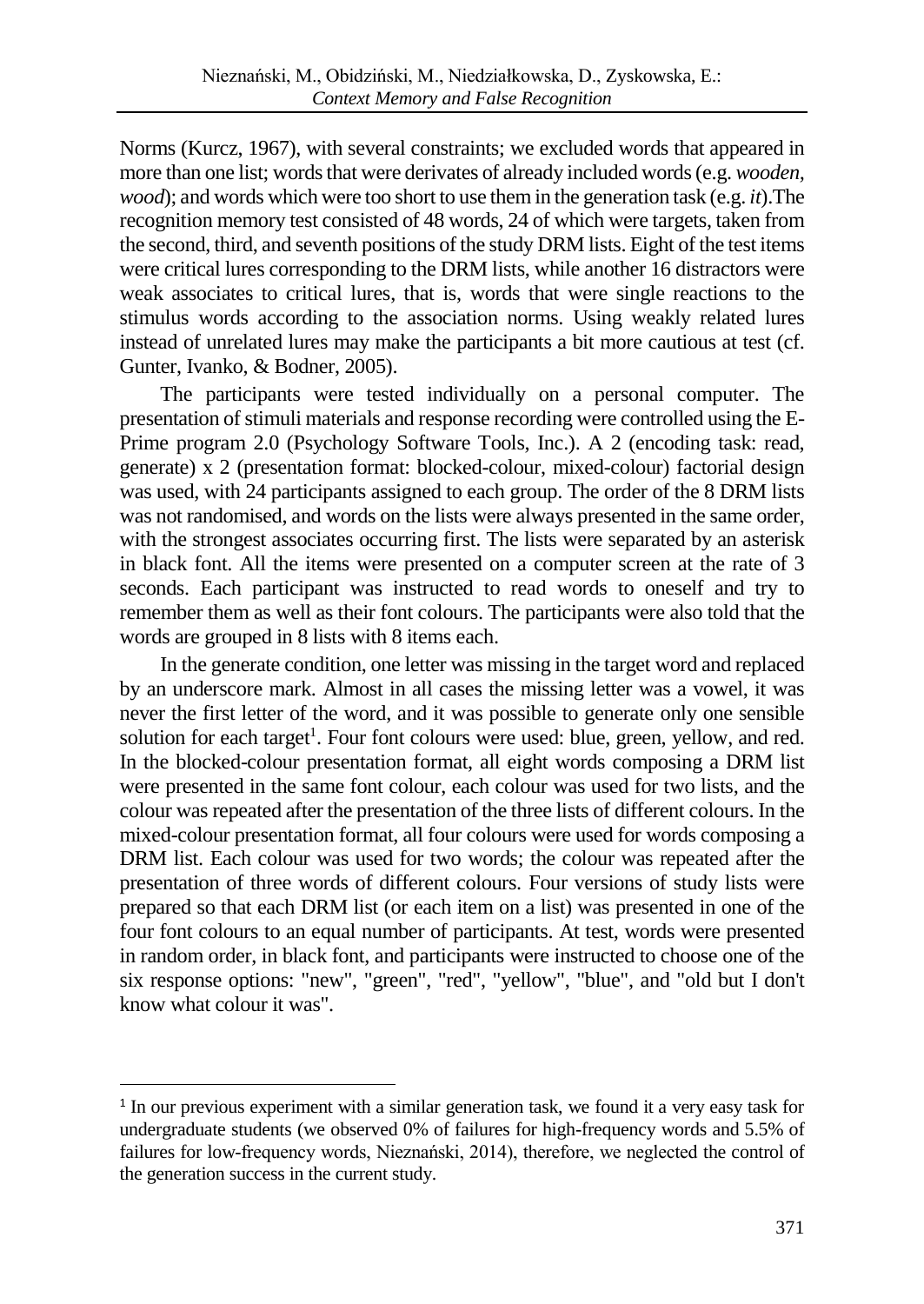#### **Results**

#### **Colour Attributions**

As a measure of the correct colour identification for targets we used the Conditional Source Identification Measure, CSIM (e.g. Bayen, Nakamura, Dupuis,  $& Yang, 2000; Murnane & Bayen, 1996$ , which is the proportion of the number of correct colour attributions to the number of correct recognitions as "old" (see Table 1). An ANOVA with the type of encoding task and presentation format as independent variables revealed the significant main effects of the encoding task,  $F(1, 1)$ 92) = 7.43,  $MSE = 0.30$ ,  $p = .008$ ,  $\eta_p^2 = 0.08$ , as well as of the presentation format,  $F(1, 92) = 16.94$ ,  $MSE = 0.69$ ,  $p < .001$ ,  $\eta_p^2 = 0.16$ , and no interaction between the  $two, F(1, 92) = 1.11, MSE = 0.04, ns.$ 

When colours were blocked during study, the participants often attributed the colour of the list to its corresponding critical lure. Indices of colour attributions to critical lures conditionalized on their recognitions as old are shown in Table 1. Mean proportions of list-colour attributions were nonsignificantly higher in the read than in the generate condition,  $t(46) = 1.67$ ,  $p = .10$ . Overall, in the read and generate conditions, the probability of choosing the list-colour for the critical lure was 0.51, which was more than twice higher than the value of 0.20, the probability of choosing one of the five response options (green, red, yellow, blue, don't know), if each option is equally probable. The participants rarely chose the "don't know the colour" response option, however, the significant main effect of the presentation format was revealed  $F(1, 92) = 6.25$ ,  $MSE = 0.13$ ,  $p < .02$ ,  $\eta_p^2 = 0.06$ , with no effect of the encoding task,  $F(1, 92) = 0.80$ ,  $MSE = 0.02$ , *ns*, and no interaction,  $F(1, 92) = 1.15$ ,  $MSE = 0.02$ , *ns*.

Table 1

|                                             | Read        |                | Generated   |                |  |
|---------------------------------------------|-------------|----------------|-------------|----------------|--|
|                                             | Mixed       | <b>Blocked</b> | Mixed       | <b>Blocked</b> |  |
| Targets colour                              | 0.39(0.152) | 0.60(0.217)    | 0.32(0.161) | 0.45(0.258)    |  |
| Critical lures – list<br>colour             |             | 0.58(0.308)    |             | 0.44(0.258)    |  |
| Critical lures – "don't<br>know the colour" | 0.16(0.171) | 0.06(0.090)    | 0.10(0.150) | 0.06(0.147)    |  |

*Mean (SD) Proportions of Correct Colour Identifications of Recognized Targets and Mean (SD) Proportions of List-Colour Attributions and "Don't Know the Colour" Responses to Critical Lures*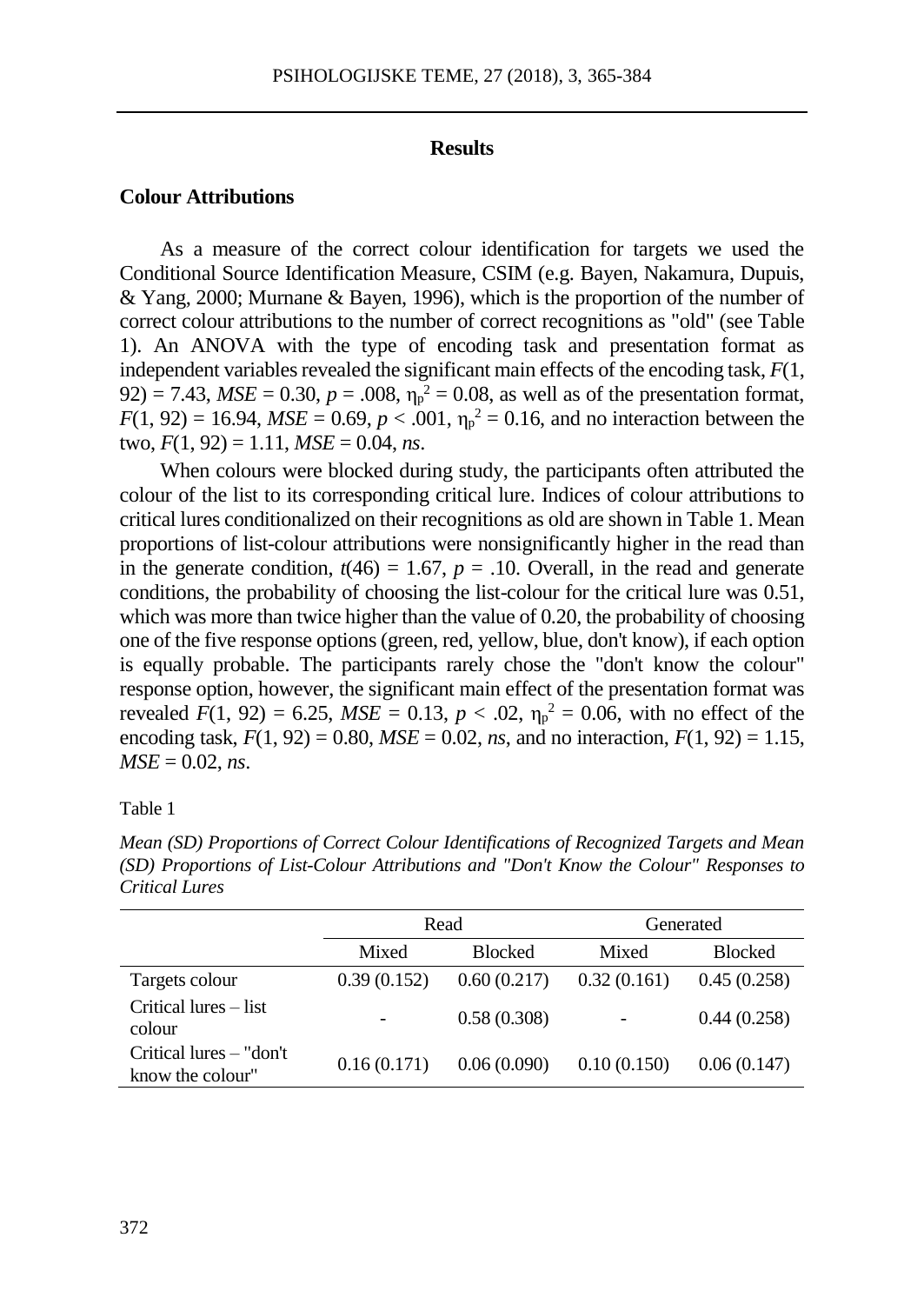## **Hit and False Alarm Rates**

Table 2 presents the mean proportions of "old" responses<sup>2</sup> for particular types of test-items across experimental conditions. A 2 (encoding task) x 2 (presentation format) analysis of variance (ANOVA) on the hit rate (HR) revealed a significant main effect of the encoding task condition for targets,  $F(1, 92) = 7.73$ ,  $MSE = 0.12$ ,  $p = .007$ ,  $\eta_p^2 = 0.08$ , a marginally significant effect of the presentation format,  $F(1)$ ,  $92$ ) = 3.86, *MSE* = 0.06,  $p = .05$ ,  $\eta_p^2 = 0.04$ , and no interaction between the two,  $F(1, 0.06)$  $92$ ) = 0.07, *MSE* = 0.001, *ns*.

The analyses of the false alarms rates (FAR) to critical lures and weakly-related lures yielded no significant effect. In detail, for critical lures, there was no evidence for a main effect of the encoding task,  $F(1, 92) = 0.22$ ,  $MSE = 0.01$ , *ns*, and the presentation format,  $F(1, 92) = 1.37$ ,  $MSE = 0.06$ , *ns*, nor for an interaction,  $F(1, 92)$  $= 0.22$ ,  $MSE = 0.01$ , *ns*. Similarly, for weak lures, there was no evidence for a main effect of the encoding task,  $F(1, 92) = 0.48$ ,  $MSE = 0.01$ , *ns*, and the presentation format, *F*(1, 92) = 0.94, *MSE* = 0.02, *ns*, nor for an interaction, *F*(1, 92) = 0.02, *MSE* = 0.000, *ns*.

Table 2

*Mean (SD) Proportions of "Old" Responses for Item Types across Experimental Conditions*

|                |             | Read           | Generated   |                |  |
|----------------|-------------|----------------|-------------|----------------|--|
| Item type      | Mixed       | <b>Blocked</b> | Mixed       | <b>Blocked</b> |  |
| Targets        | 0.80(0.120) | 0.86(0.106)    | 0.74(0.143) | 0.78(0.130)    |  |
| Critical lures | 0.63(0.215) | 0.71(0.238)    | 0.63(0.221) | 0.67(0.197)    |  |
| Weak lures     | 0.14(0.113) | 0.12(0.130)    | 0.17(0.137) | 0.13(0.165)    |  |

## **Signal-Detection Indices of Sensitivity and Response Bias**

To identify the contributions of sensitivity and response strategy to participants' performance, we conducted signal detection analyses. As an estimate of memory sensitivity, we used *d'*, *z*(HR) - *z*(FAR); as an estimate of the position of the decision criterion, we used *lambda index* (*λ*, Wickens, 2002). It captures the response bias in relation to noise distribution only,  $z(1 - FAR)$ ; thus, it does not depend on the HR, which makes it preferable over other popular estimates when we expect the influence of the encoding task on HR (Gunter et al., 2007). Higher *λ* values indicate more conservative responding. We adjusted the HRs of 1.0 and the FARs of 0 using 1 - 1/2*n* and 1/2*n* correction, respectively (e.g. Macmillan & Kaplan, 1985).

Following Koutstaal and Schacter (1997) and other researchers (e.g. Schacter et al., 1999; Van Damme, 2013), we calculated the sensitivity and response indices in

 $\overline{a}$ <sup>2</sup> We treated all colour attributions and "don't know the colour" responses as "old" responses.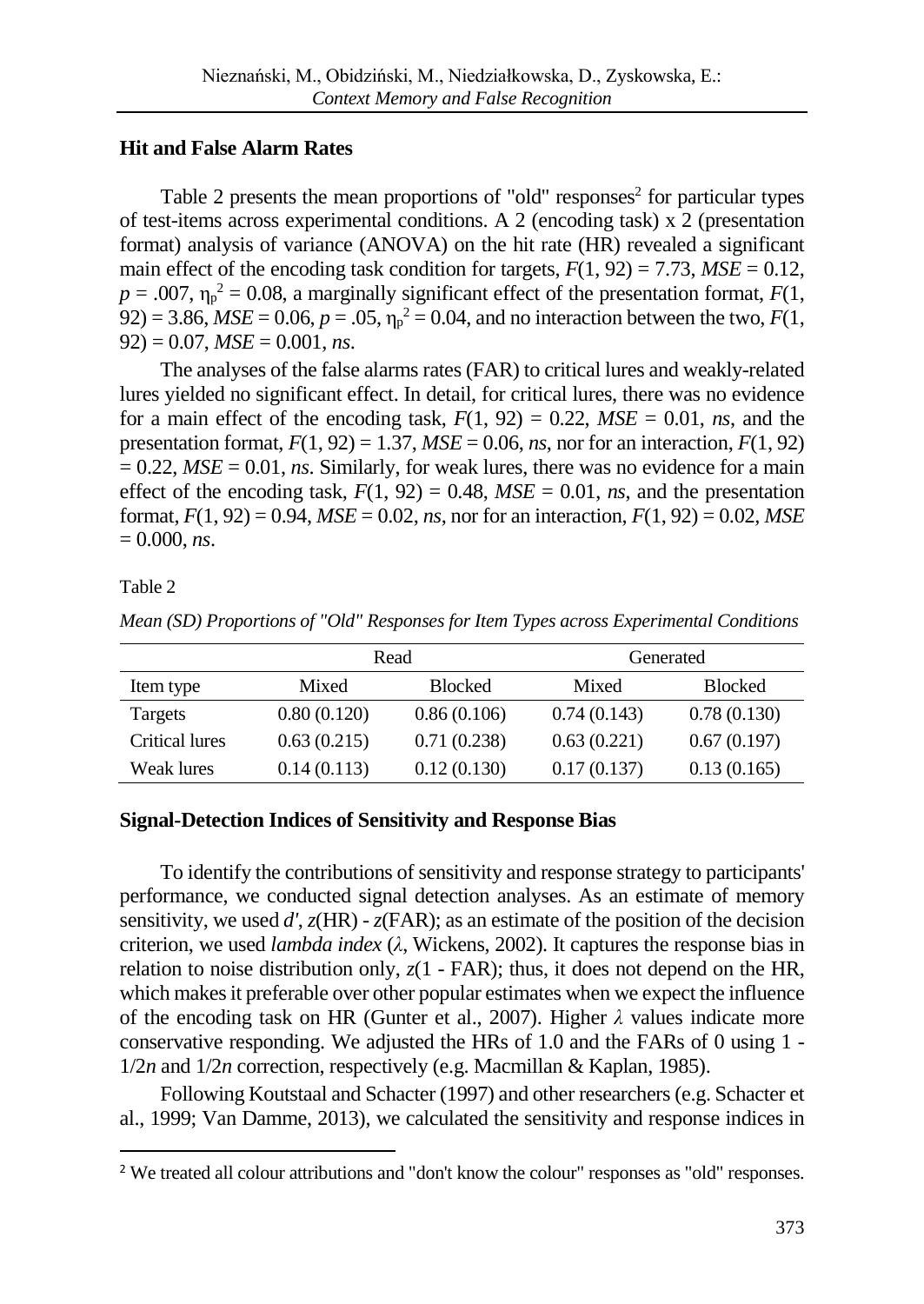three ways. First, we investigated *item-specific memory* (ISM-1) by comparing HR to list targets against FAR to weak lures. Second, we calculated another pair of signal detection indices for *item-specific memory* (ISM-2) by comparing HR to list targets against FAR to critical lures. Finally, we analysed the degree to which participants rely on *gist memory* (GM), thus, we treated "old" responses to critical lures as hits and compared their rate against FAR to weak lures. Table 3 presents the signaldetection indices for item-specific memory as well as gist memory across experimental conditions.

Table 3

|                        |    | Read           |                | Generated      |                |  |
|------------------------|----|----------------|----------------|----------------|----------------|--|
|                        |    | Mixed          | <b>Blocked</b> | Mixed          | <b>Blocked</b> |  |
| Item-specific memory 1 | d' | 2.09(0.536)    | 2.48(0.676)    | 1.78(0.606)    | 2.10(0.663)    |  |
|                        |    | 1.15 (0.493)   | 1.30(0.536)    | 1.08(0.539)    | 1.25(0.655)    |  |
| Item-specific memory 2 | d' | 0.55(0.586)    | 0.54(0.619)    | 0.30(0.594)    | 0.35(0.607)    |  |
|                        |    | $-0.38(0.627)$ | $-0.63(0.716)$ | $-0.40(0.640)$ | $-0.50(0.588)$ |  |
| Gist memory            | d' | .54(0.417)     | 1.94 (0.883)   | 1.48 (0.608)   | 1.75(0.734)    |  |

*Estimates of Sensitivity (d') and Response Criterion (λ) as a Function of Study Condition*

*Note:* Item-specific memory  $1 =$  hits compared to weak lures false alarms; Item-specific memory  $2 =$ hits compared to critical lures false alarms; Gist memory = critical items false alarms treated as hits and compared to weak lures false alarms. Standard deviations of the mean are given in parentheses. *Lambda* index for Gist memory is the same as for Item-specific memory 1.

For the distinction between targets and weak lures (ISM-1), we performed a 2 (encoding task) x 2 (presentation format) ANOVA on *d'*, which revealed a significant main effect of the encoding task,  $F(1, 92) = 7.36$ ,  $MSE = 2.85$ ,  $p = .008$ ,  $\eta_p^2 = 0.07$ , as well as a significant effect of the presentation format,  $F(1, 92) = 7.99$ ,  $MSE = 3.10$ ,  $p = 0.006$ ,  $\eta_p^2 = 0.08$ , but no effect of interaction,  $F(1, 92) = 0.07$ ,  $MSE = 0.03$ , *ns*. For sensitivity measures of distinguishing list targets from critical lures (ISM-2), ANOVA revealed a marginal main effect of the encoding task, *F*(1, 92) = 3.27, *MSE*  $= 1.18$ ,  $p = .07$ ,  $\eta_p^2 = 0.03$ , and no effect of the presentation format,  $F(1, 92) = 0.04$ ,  $MSE = 0.01$ , *ns*, and no interaction,  $F(1, 92) = 0.06$ ,  $MSE = 0.02$ , *ns*. For gist memory (GM), the analysis yielded no effect of the encoding task,  $F(1, 92) = 0.78$ ,  $MSE =$ 0.36, *ns*, but the main effect of the presentation format was significant,  $F(1, 92) =$ 5.76,  $MSE = 2.68$ ,  $p = .02$ ,  $\eta_p^2 = 0.06$ , with no interaction between the two,  $F(1, 92)$  $= 0.22$ , *MSE* = 0.10, *ns*.

Analyses for the  $\lambda$  index for memory monitoring of weak lures, revealed no significant effect of the encoding task,  $F(1, 92) = 0.31$ ,  $MSE = 0.10$ , *ns*, the presentation format,  $F(1, 92) = 1.99$ ,  $MSE = 0.62$ , *ns*, nor of interaction,  $F(1, 92) =$  $0.01$ ,  $MSE = 0.004$ , *ns*. Similarly, analyses for the  $\lambda$  index for the memory monitoring of critical lures also yielded no significant effect for the encoding task,  $F(1, 92) =$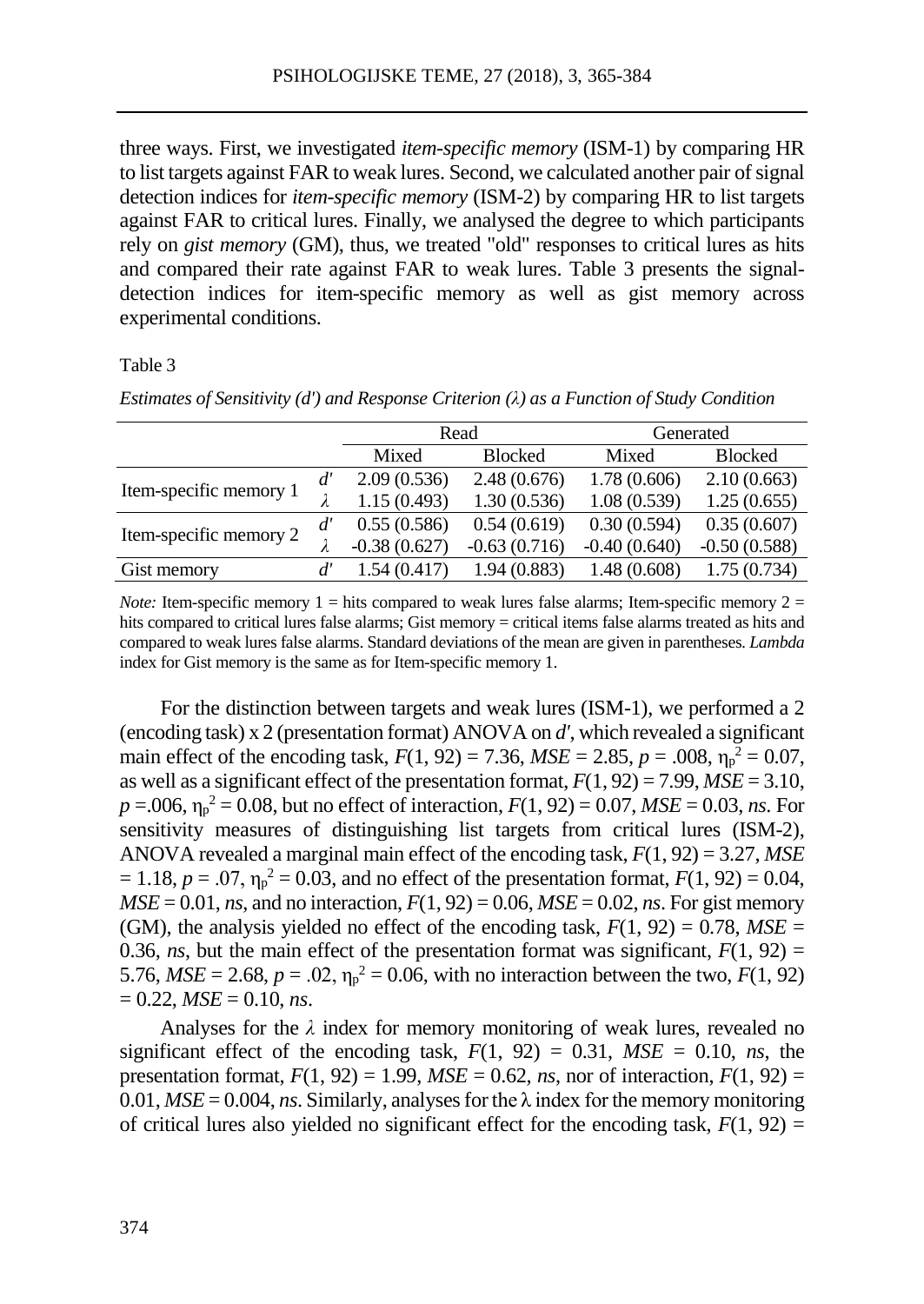0.20,  $MSE = 0.08$ , *ns*, the presentation format,  $F(1, 92) = 1.73$ ,  $MSE = 0.72$ , *ns*, nor for interaction,  $F(1, 92) = 0.36$ ,  $MSE = 0.15$ , *ns*.

### **Relations between Colour Attribution and Item-Specific/Gist Memory**

The correlational analyses shown in Table 4 indicate that both in the read and generate conditions, the more the participants were prone to attribute the list-colour to the critical lure, the more liberal was their response criterion when they differentiated between targets and critical lures (ISM-2), as indicated by the negative Spearman's *rho* correlations. In contrast, in the read/blocked condition, better colour identification for targets was moderately correlated with a more conservative response criterion when targets are differentiated from weak lures (ISM-1/GM). The analyses also showed a strong or moderate positive correlation between memory sensitivity parameters (for ISM-1 and GM) and colour identification index for targets, in the blocked-read condition.

Table 4

*Spearman's Rho Rank Order Correlations among Colour Attribution Measures and Sensitivity and Response Criterion Measures*

|                         |                                                | Memory sensitivity |          |                     | Response              |                      |
|-------------------------|------------------------------------------------|--------------------|----------|---------------------|-----------------------|----------------------|
|                         |                                                |                    |          | criterion $\lambda$ |                       |                      |
|                         | Encoding condition Colour identification ISM-1 |                    | $ISM-2$  | GM                  | $ISM-1/$<br><b>GM</b> | $ISM-2$              |
| <b>Blocked Read</b>     | Targets colour                                 | .70 <sup>a</sup>   | $-.08$   | .53 <sup>b</sup>    | .53 <sup>b</sup>      | $-.26$               |
|                         | Critical lures colour                          | .77 <sup>a</sup>   | $-.27$   | .71 <sup>a</sup>    | .58 <sup>b</sup>      | $-46c$               |
| <b>Blocked Generate</b> | Targets colour                                 | .47c               | $.00 \,$ | .32                 | .10                   | $-.30$               |
|                         | Critical lures colour                          | .26                | $-.09$   | .17                 | $-16$                 | $-0.45$ <sup>c</sup> |
| <b>Mixed Read</b>       | Targets colour                                 | .30                | .36      | $-.15$              | .02                   | .13                  |
| Mixed Generate          | Targets colour                                 | .24                | .31      | $-16$               | .11                   | .15                  |

Significant correlations are indicated in bold font,  ${}^{a}p < .001; {}^{b}p < .01; {}^{c}p < .05$ .

## **Discussion**

In our experiment we examined the influence of context memory on the false recognition of critical lures in the DRM paradigm. Although we demonstrated that both the presentation format and the encoding task influence context memory, we did not confirm the expected influence of these variables on false alarm rates for critical lures. Nevertheless, some interesting results were revealed for illusory context recollections and their relationships with the signal detection indices of itemspecific and gist memory.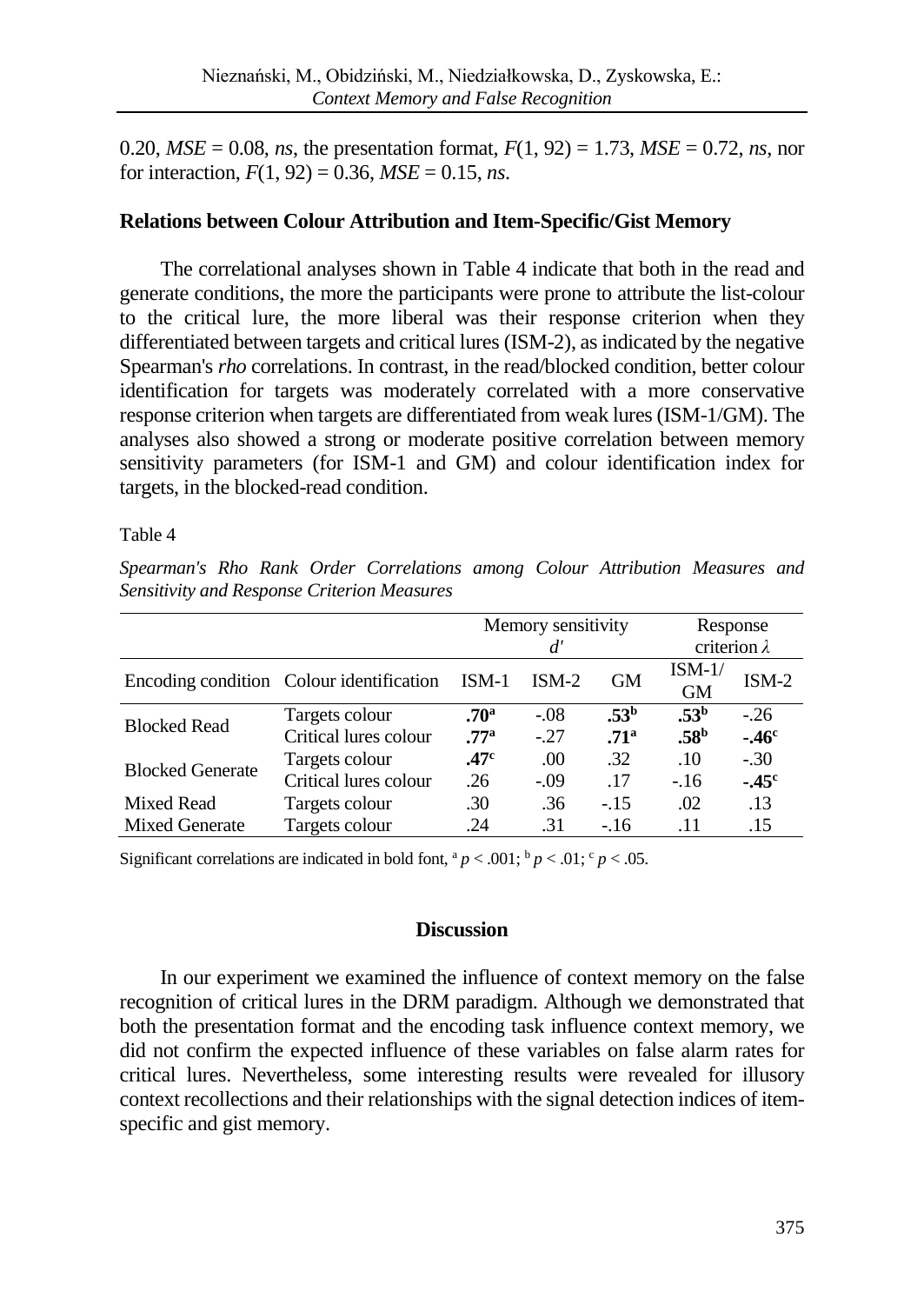Our manipulations of the encoding task and the presentation format effectively influenced memory for context. As expected, the font colour was significantly worse identified in the generate than the read condition (e.g. Mulligan, 2004, 2011; Nieznański, 2011, 2012). Moreover, it seems that context memory was reflected in recognition memory performance analyses, for which all colour attributions and "don't know the colour" responses were treated as "old" responses. The type of encoding task affected the memory sensitivity parameter when hits for targets were compared against false alarms to weak lures – the read condition resulted in higher *d'* than the generate condition. On the face of it, this result is at odds with the generation effect (Slamecka & Graf, 1978) – a robust phenomenon described in recognition memory literature (for a meta-analysis, see Bertsch, Pesta, Wiscott, & McDaniel, 2007). However, it should be noted that the generation effect in recognition memory was usually examined in studies using an *old/new* response format. In our study, the participants received a source-monitoring test which was not preceded by *old/new* recognitions – they were just asked to choose among: "green", "red", "yellow", "blue", "don't know the colour", and "new" response options. The negative generation effect observed for item-specific memory sensitivity (ISM-1) suggests that the participants were focused on context recollection and preferred to respond "new" for familiar items for which they did not remember their colour instead of choosing the "don't know" option. In consequence, the expected positive influence of generation on item memory was not captured by our testing procedure. The connection between context memory and item memory test performance was confirmed by correlational analyses which showed a positive relationship between the index of correct colour identification and the *d'* parameter value, at least in the blocked presentation condition.

Oursecond experimental manipulation, the presentation format, also confirmed its influence on context memory. As expected, blocked-colour presentation resulted in better colour identification than mixed presentation. As in the case of the read condition, the blocked presentation format also resulted in higher item-specific memory sensitivity (ISM-1). Moreover, the blocked presentation condition led to higher gist memory sensitivity than the mixed format condition. Therefore, presenting words that share the gist in the same colour significantly enhanced their relational encoding. This result supports a misbinding-at-encoding account of illusory recollection (e.g. Franks et al.,  $2016$ ). It appears that the critical lure activated during study is misbound to the context accompanying the presentation of words that are associated to that critical lure.

We did not confirm the influence of better colour memory in the read condition on gist memory; it is possible that this condition is not sufficient to lead to misbinding effects, alternatively, context memory effects could be masked by the direct effect of an encoding task on false memory. However, the reports from literature concerning the influence of the generation task on false memory are not conclusive (see Soraci, Carlin, Toglia, Chechile, & Neuschatz, 2003, for the null effect of generation on false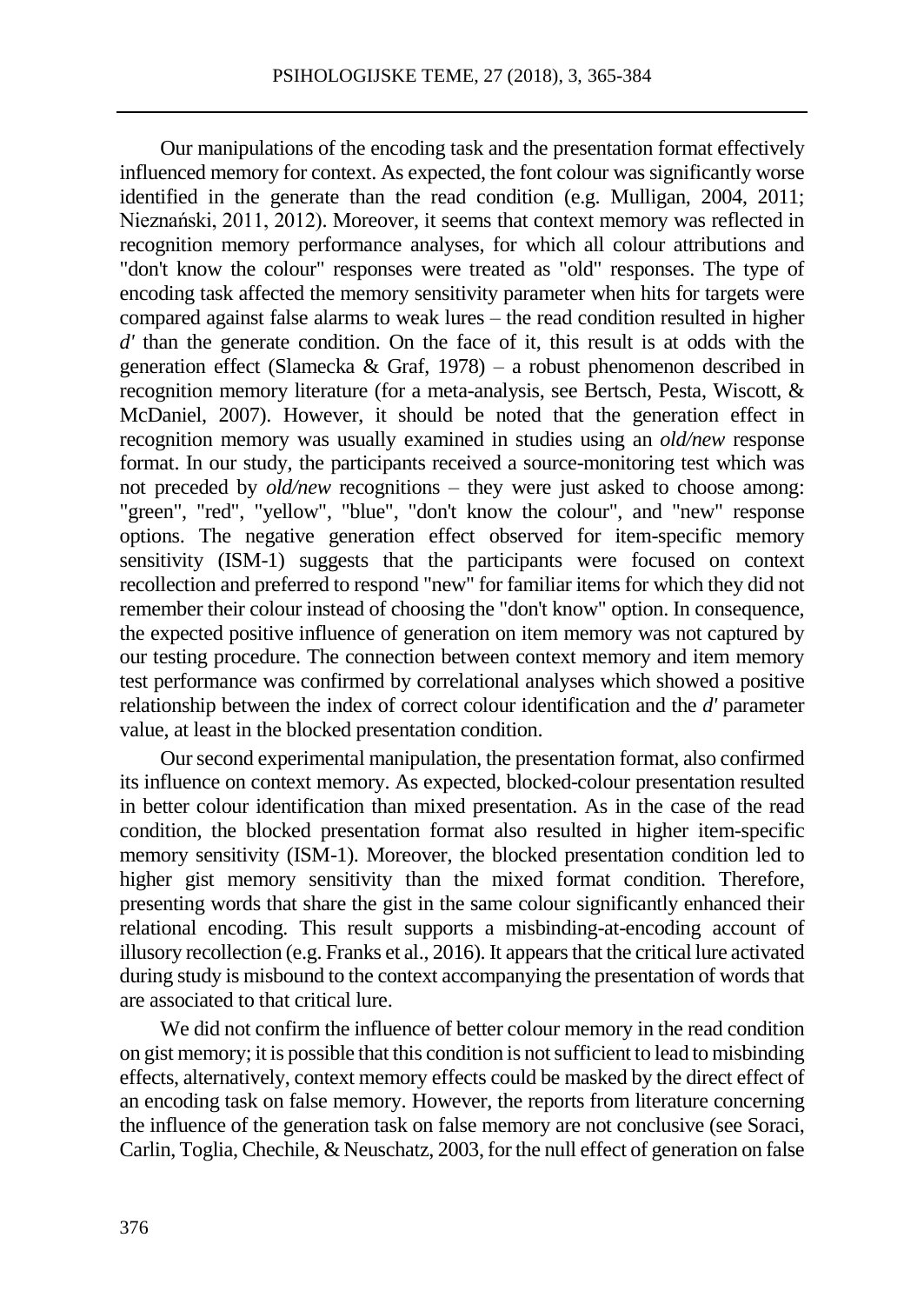alarms). Some researchers suggested that generation – as a distinctive form of item processing – may reduce false memory due to increased monitoring at test or decreased relational processing at encoding (Gunter et al., 2007; Huff & Bodner, 2013). If this was true in our study, gist memory should be increased in the read in comparison with the generate condition – no such effect was detected.

In the case of discrimination between targets and critical lures, item-specific memory sensitivity (ISM-2) was revealed to be very poor (*d'* values ranged from 0.30 to 0.55) and was only marginally better in the read than generate condition. However, correlational analyses showed an interesting pattern of results. In the blocked presentation format, a proneness to attribute the list-colour to the critical lure was related to a liberal response bias for critical lures, both in the read and generate conditions. In contrast, participants with better colour identification for targets scores and those who were more prone to attribute list-colour to the critical lure were also more conservative in responding to weak lures (in the blocked/read condition). These results implicate the important role of retrieval mechanisms for illusory context recollection; it seems that participants who remember the list-colour well, readily "borrow" this attribute to critical lures and reject weak lures. This result supports content borrowing at retrieval account (e.g. Lampinen et al., 2005, 2008).

In the concluding comments, we refer our results to the main theoretical accounts of false memory mentioned in the introduction. According to the fuzzytrace theory, false memories occur primarily because critical lures acceptance is supported by the retrieval of gist memories of targets. The more close in meaning are the targets and critical lures, the more probable it is that lure presentation will elicit gist memory (e.g. Brainerd & Reyna, 1998, 2002ab; Brainerd et al., 1995, 1999, cf. Nieznański & Tkaczyk, 2017). Moreover, the levels of false memory are high following blocked presentation of related words because of a strong tendency to reconstructively process the lists essence (Brainerd & Reyna, 2002a). Strong gist memories based on the repeated presentation of lure-related targets lead to phantom recollection. As recently suggested by Nieznański and Tkaczyk (2017), content borrowing may be interpreted as a retrieval process that supports phantom recollection. In their Experiment 1, the participants studied DRM lists along with pictorial context that was switched or reinstated at the memory test. Data analysis based on the multinomial modelling approach showed that the phantom recollection parameter was significantly reduced in the switched-context condition in comparison with the reinstated-context condition. It seems that the illusory recollection of context was enhanced when the participants expected that all the targets were presented with the same context, this is what probably also took place in the blocked presentation condition in the current experiment. In a way, the participants mentally reinstated the study context when they expected that all the words associated with the particular gist were presented in the same colour. However, the prerequisite of false colour attribution to non-presented but gist-related lures is disintegration of traces whose fragments may become associated with the wrong context (Reyna & Lloyd, 1997).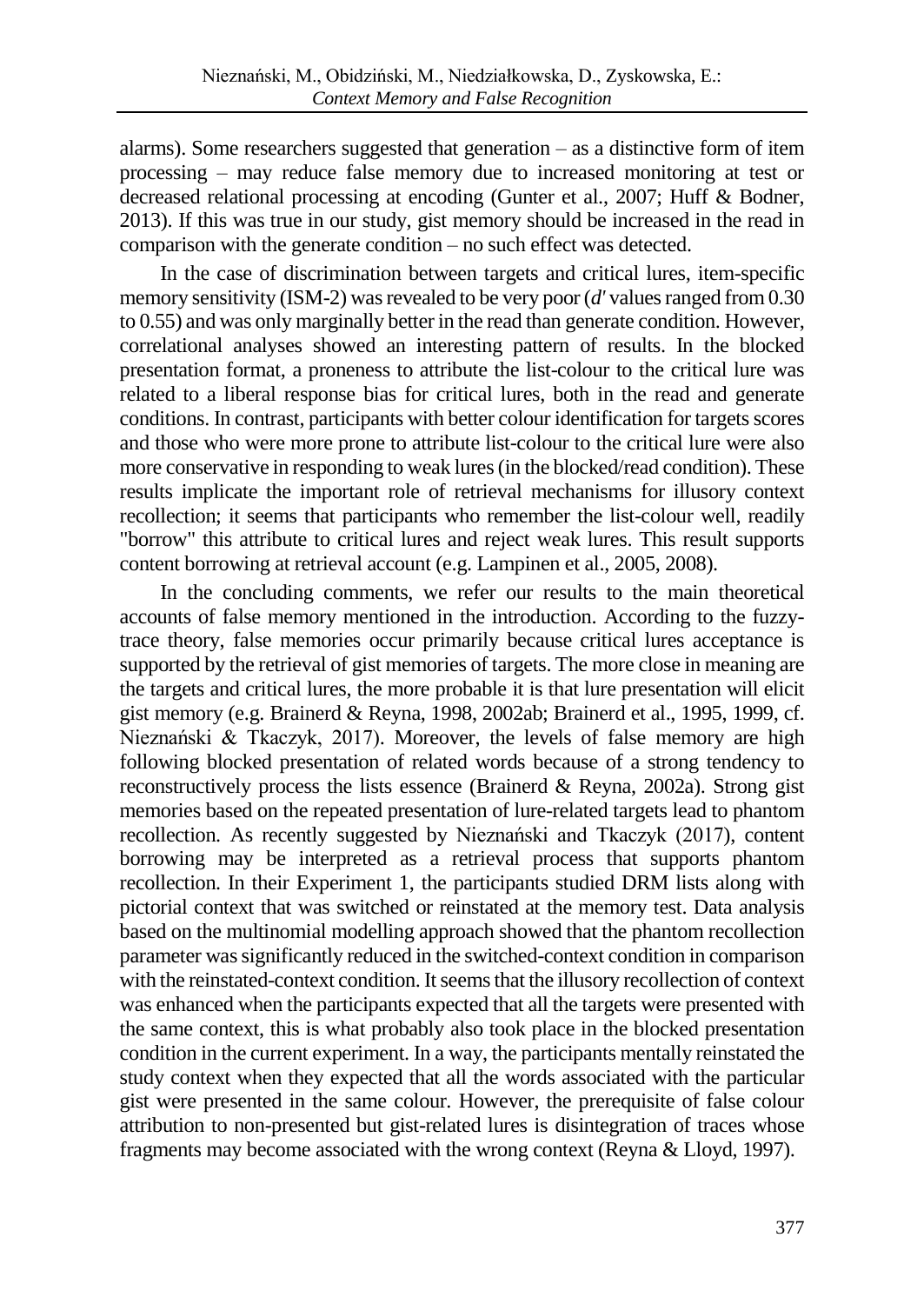From the perspective of the activation-monitoring account (Roediger et al., 2001) it can be predicted that better source monitoring will lead to the reduction of false recognitions of critical lures because accurate reality monitoring (which is a special case of source monitoring, Johnson et al., 1993) results in critical lure identification as self-generated during encoding. However, in our experiment, conditions leading to better source monitoring had no effect on false alarm rates for critical lures. Using signal detection analyses we only observed a marginal effect of the encoding task on distinguishing list targets from critical lures (ISM-2). We also found no significant correlations between ISM-2 sensitivity or response bias index and colour memory for targets. Therefore, our results showed no evidence for effective diagnostic monitoring of critical lures due to manipulations increasing context memory.

However, we found some interesting effects concerning the illusory recollection of context which were probably mediated both by encoding and retrieval mechanisms. We derived this conclusion from signal detection analyses and the assumption that retrieval factors affect the response criterion parameter, whereas the encoding processes influence the memory sensitivity parameter (Huff & Bodner, 2013). The effect of encoding mechanisms was indicated by a higher gist memory sensitivity in the blocked-context presentation format than in the mixed-context presentation format and significant positive correlation between gist sensitivity parameter and context recollection in the read/blocked condition. The latter result can be accommodated by the activation-monitoring theory, when we assume that contextual information that belongs to list items may be encoded as a feature of the self-generated item (cf. O'Neil & Diana, 2017), such a phenomenon can be described as misbinding (Franks et al., 2016).

The role of retrieval mechanisms was documented in the blocked/read condition, by the observation that participants who are more prone for illusory recollection of the font colour also more liberally respond to critical lures, this may reflect the mechanism of content borrowing (Lampinen et al., 2005, 2008). This observation is generally consistent with predictions of the global-matching models. These models assume that critical lure presentation at test results in partial activation of multiple encoded memory traces basing upon their similarity to the memory probe. The activation of traces in memory is then summed and is greater when both item and contextual information match with the memory probe. According to the globalmatching models, context details for critical lures may be compiled during retrieval from an entire set of traces (cf. Arndt, 2015; Hicks & Starns, 2006). In the blocked condition, all the list items related to the particular critical lure share the same colour, and this makes context borrowing more probable than in the condition with multiple colours associated with a DRM list.

The question about the mechanisms of context misattribution to critical lures seems to be crucial for a full understanding of the phenomenon of false memory. Our results showed that the two conditions leading to the best context memory did not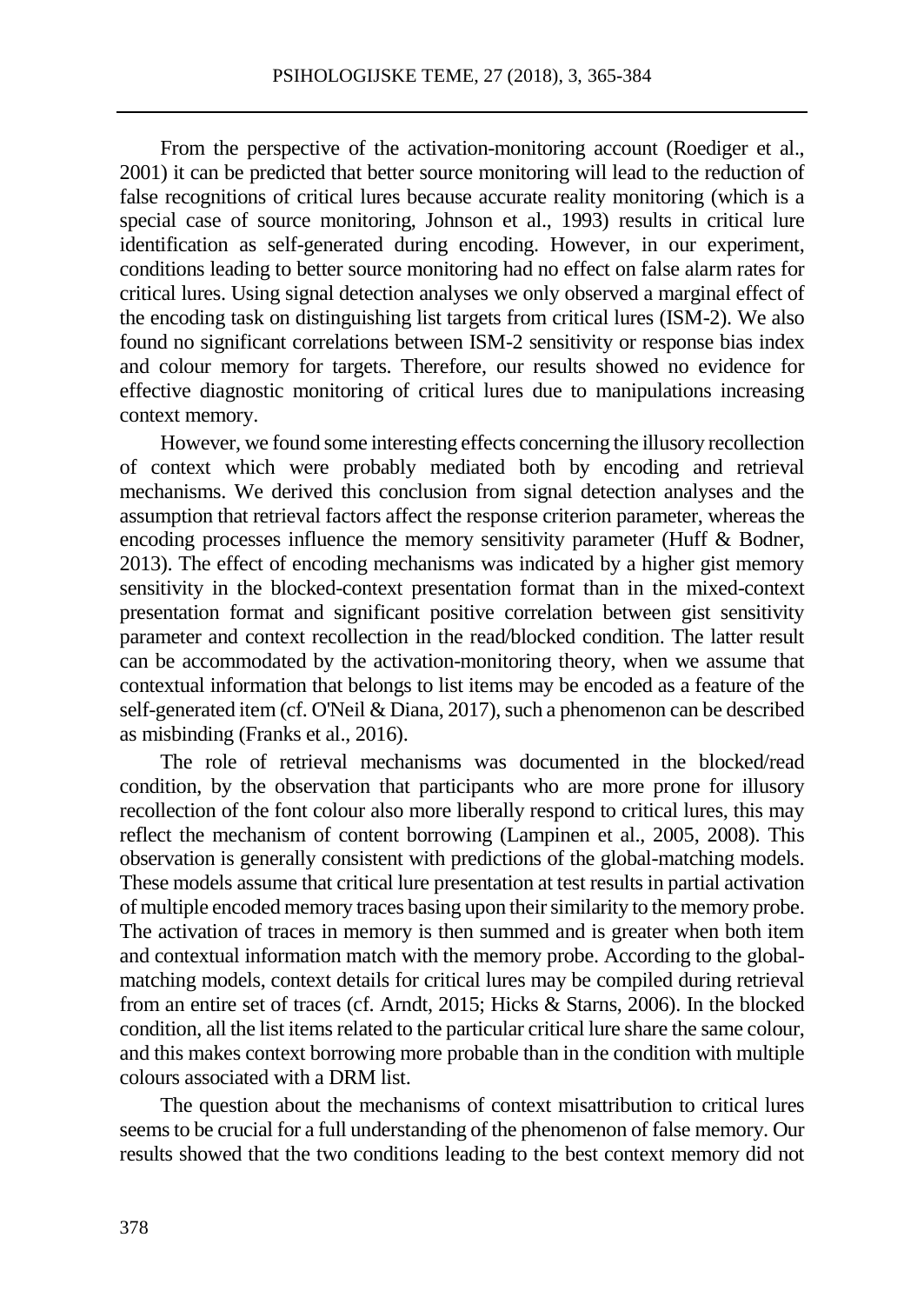increase correct rejections of distractors that are semantically related to studied items. Instead, when the gist of the list of blocked words was connected with the same context, the participants were prone to attribute (or bind) this context to the gistconsistent distractor. Our analyses using signal-detection parameters of memory sensitivity and response bias suggested that illusory recollection of context can be fomented through both encoding- and retrieval-mechanisms, however, these observations were mostly supported by correlational analyses, so this issue needs further empirical investigation.

## **References**

- Arndt, J. (2015). The influence of forward and backward associative strength on false memories for encoding context. *Memory, 23*, 1093-1111. doi:10.1080/09658211.2014. 959527
- Arndt, J., & Gould, C. (2006). An examination of two-process theories of false recognition. *Memory, 14*, 814-833. doi:10.1080/09658210600680749
- Bayen, U. J., Nakamura, G. V., Dupuis, S. E., & Yang, C.-L. (2000). The use of schematic knowledge about sources in source monitoring. *Memory & Cognition, 28*, 480-500. doi:10.3758/BF03198562
- Bertsch, S., Pesta, B. J., Wiscott, R., & McDaniel, M. A. (2007). The generation effect: A meta-analytic review. *Memory & Cognition, 35*, 201-210. doi:10.3758/BF03193441
- Brainerd, C. J., & Reyna, V. F. (1998). When things that were never experienced are easier to "remember" than things that were. *Psychological Science, 9*, 484-489. doi:10.1111/ 1467-9280.00089
- Brainerd, C. J., & Reyna, V. F. (2002a). Fuzzy-trace theory: Dual processes in memory, reasoning, and cognitive neuroscience. *Advances in Child Development and Behavior, 28*, 49-100. doi:10.1016/s0065-2407(02)80062-3
- Brainerd, C. J., & Reyna, V. F. (2002b). Fuzzy-trace theory and false memory. *Current Directions in Psychological Science, 11*, 164-169. doi:10.1111/1467-8721.00192
- Brainerd, C. J., Reyna, V. F., & Kneer, R. (1995). False-recognition reversal: When similarity is distinctive. *Journal of Memory and Language, 34*, 157-185. doi:10.1006/jmla. 1995.1008
- Brainerd, C. J., Reyna, V. F., & Mojardin, A. H. (1999). Conjoint recognition. *Psychological Review, 106*, 160-179. doi:10.1037/0033-295x.106.1.160
- Bruce, D., Phillips-Grant, K., Conrad, N., & Bona, S. (2004). Encoding context and false recognition memories. *Memory, 12*, 562-570. doi:10.1080/09658210344000107
- Carmichael, A. M., & Gutchess, A. H. (2016). Using warnings to reduce categorical false memories in younger and older adults*. Memory, 24*, 853-863. doi:10.1080/09658211. 2015.1059454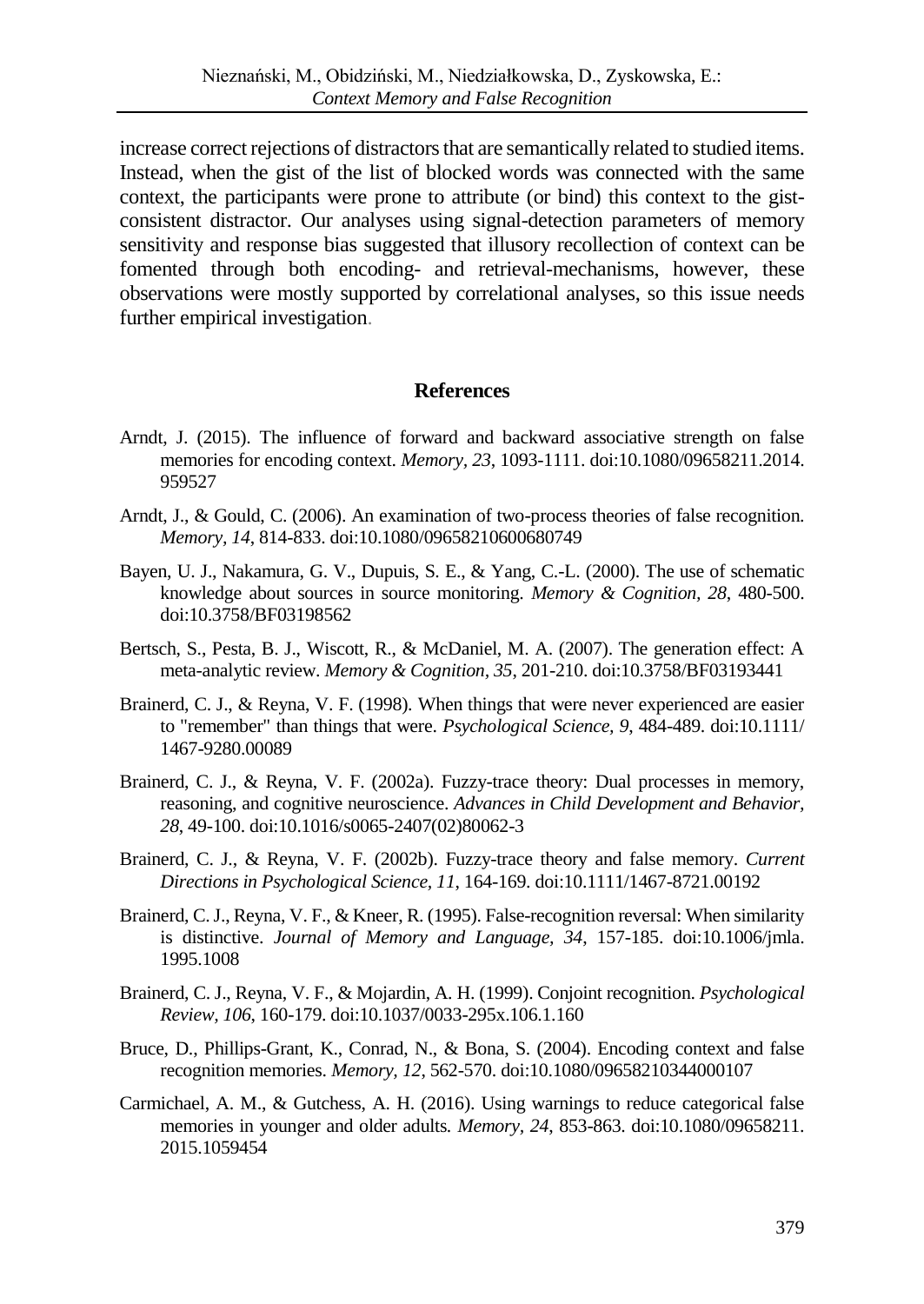- Deese, J. (1959). On the prediction of occurrence of particular verbal intrusions in immediate recall. *Journal of Experimental Psychology, 58*, 17-22. doi:10.1037/h0046671
- Dodson, C. S., Koutstaal, W., & Schacter, D. L. (2000). Escape from illusion: Reducing false memories. *Trends in Cognitive Sciences, 4*, 391-397. doi:10.1016/s1364-6613(00) 01534-5
- Dodson, C. S., & Schacter, D. L. (2001). "If I had said it I would have remembered it": Reducing false memories with a distinctiveness heuristic. *Psychonomic Bulletin and Review, 8*, 155-161. doi:10.3758/bf03196152
- Franks, B. A., Butler, K. M., & Bishop, J. (2016). The effects of study order and backward associative strength on illusory recollection: A source-strength effect does not always occur. *Memory, 24*, 154-164. doi:10.1080/09658211.2014.994641
- Gallo, D. A. (2006). *Associative illusions of memory: False memory research in DRM and related tasks*. New York, NY: Psychology Press. doi:10.4324/9780203782934
- Gallo, D. A., Roberts, M. J., & Seamon, J. G. (1997). Remembering words not presented in lists: Can we avoid creating false memories? *Psychonomic Bulletin & Review, 4*, 271- 276. doi:10.3758/bf03209405
- Gunter, R. W., Bodner, G. E., & Azad, T. (2007). Generation and mnemonic encoding induce a mirror effect in the DRM paradigm. *Memory & Cognition, 35*, 1083-1092. doi:10.3758/bf03193480
- Gunter, R. W., Ivanko, S. L., & Bodner, G. E. (2005). Can test list context manipulations improve recognition accuracy in the DRM paradigm? *Memory, 13*, 862-873. doi:10.1080/09658210444000458
- Hicks, J. L., & Hancock, T. W. (2002). Backward associative strength determines source attributions given to false memories. *Psychonomic Bulletin & Review, 9*, 807-815. doi:10.3758/bf03196339
- Hicks, J. L., & Marsh, R. L. (1999). Attempts to reduce the incidence of false recall with source monitoring. *Journal of Experimental Psychology: Learning, Memory, and Cognition, 25*, 1195-1209. doi:10.1037/0278-7393.25.5.1195
- Hicks, J. L., & Marsh, R. L. (2001). False recognition occurs more frequently during source identification than during old-new recognition. *Journal of Experimental Psychology: Learning, Memory, and Cognition, 27*, 375-383. doi:10.1037/0278-7393.27.2.375
- Hicks, J. L., & Starns, J. J. (2006). The roles of associative strength and source memorability in the contextualization of false memories. *Journal of Memory and Language, 54*, 39- 53. doi:10.1016/j.jml.2005.09.004
- Huff, M. J., & Bodner, G. E. (2013). When does memory monitoring succeed versus fail? Comparing item-specific and relational encoding in the DRM paradigm. *Journal of Experimental Psychology: Learning, Memory, and Cognition, 39*, 1246-1256. doi:10.1037/a0031338
- Hunt, R. R. (2003). Two contributions of distinctive processing to accurate memory. *Journal of Memory and Language, 48*, 811-825. doi:10.1016/s0749-596x(03)00018-4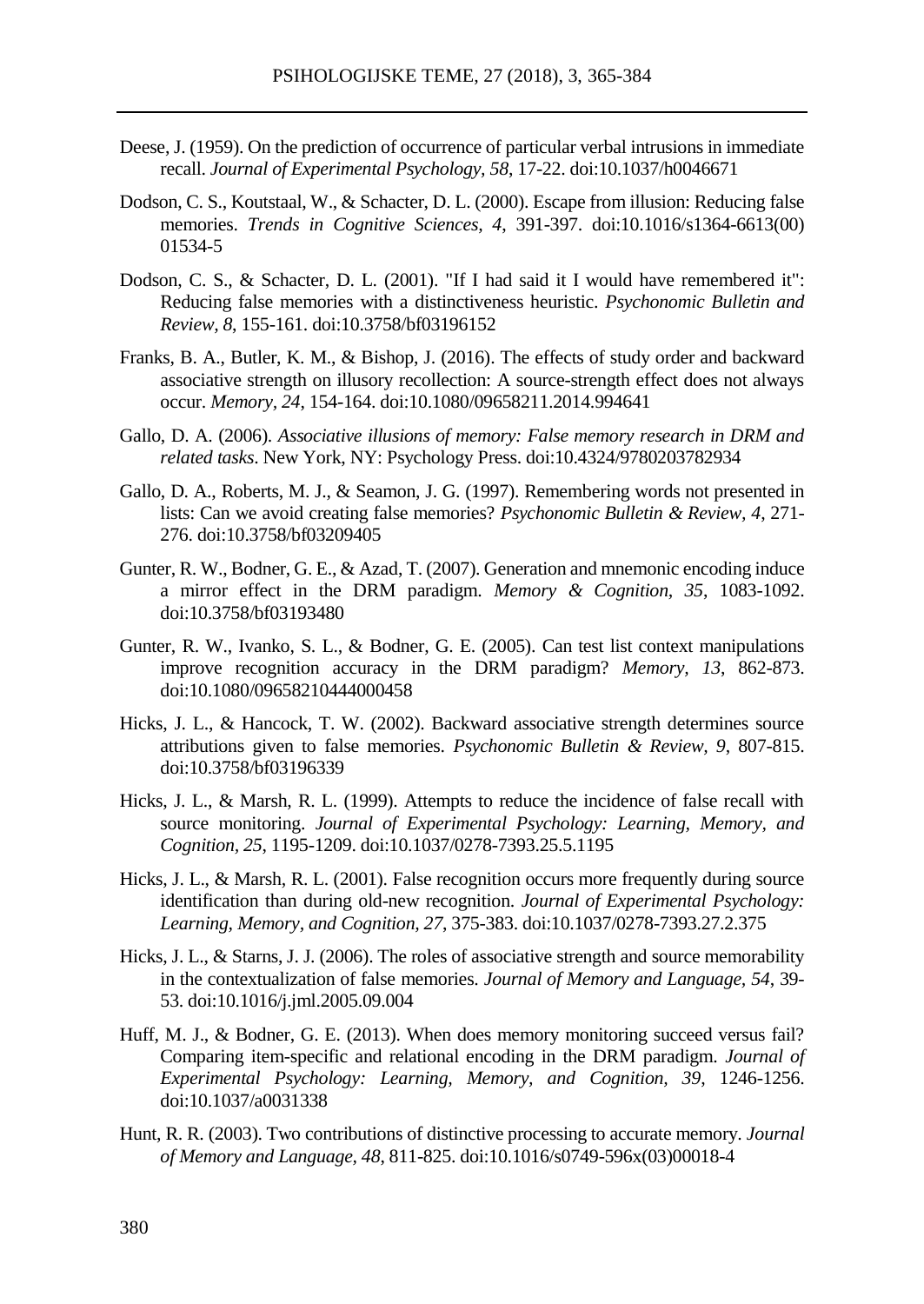- Johnson, M. K., Hashtroudi, S., & Lindsay, D. S. (1993). Source monitoring. *Psychological Bulletin, 114*, 3-28. doi:10.1037/0033-2909.114.1.3
- Jurica, P. J., & Shimamura, A. P. (1999). Monitoring item and source information: Evidence for a negative generation effect in source memory. *Memory & Cognition, 27*, 648-656. doi:10.3758/bf03211558
- Koutstaal, W., & Schacter, D. L. (1997). Gist-based false recognition of pictures in older and younger adults. *Journal of Memory & Language, 37*, 555-583. doi:10.1006/jmla. 1997.2529
- Kurcz, I. (1967). Polskie normy powszechności skojarzeń swobodnych na 100 słów z listy Kent-Rosanoffa [Polish norms for free associations to 100 words from Kent-Rosanoff list]. *Studia Psychologiczne, 8*, 122-255.
- Lampinen, J. M., Meier, C. R., Arnal, J. D., & Leding, J. K. (2005). Compelling untruths: Content borrowing and vivid false memories. *Journal of Experimental Psychology: Learning, Memory, and Cognition, 31*, 954-963. doi:10.1037/0278-7393.31.5.954
- Lampinen, J. M., Ryals, D. B., & Smith, K. (2008). Compelling untruths: The effect of retention interval on content borrowing and vivid false memories. *Memory, 16*, 149- 156. doi:10.1080/09658210701839277
- Macmillan, N. A., & Kaplan, H. L. (1985). Detection theory analysis of group data: Estimating sensitivity from average hit and false-alarm rates. *Psychological Bulletin, 98*, 185-199. doi:10.1037/0033-2909.98.1.185
- Mather, M., Henkel, L. A., & Johnson, M. K. (1997). Evaluating characteristics of false memories: Remember/know judgments and memory characteristics questionnaire compared. *Memory & Cognition, 25*, 826-837. doi:10.3758/bf03211327
- McCabe, D. P., Presmanes, A. G., Robertson, C. L., & Smith, A. D. (2004). Item-specific processing reduces false memories. *Psychonomic Bulletin & Review, 11*, 1074-1079. doi:10.3758/bf03196739
- Mulligan, N. W. (2004). Generation and memory for contextual detail. *Journal of Experimental Psychology: Learning, Memory, and Cognition, 30*, 838-855. doi:10.1037/0278-7393.30.4.838
- Mulligan, N. W. (2011). Generation disrupts memory for intrinsic context but not extrinsic context. *Quarterly Journal of Experimental Psychology, 64*, 1543-1562. doi:10.1080/ 17470218.2011.562980
- Murnane, K., & Bayen, U. J. (1996). An evaluation of empirical measures of source identification. *Memory & Cognition, 24*, 417-428. doi:10.3758/bf03200931
- Neuschatz, J. S., Benoit, G. E., & Payne, D. G. (2003). Effective warning in the Deese-Roediger-McDermott false-memory paradigm: The role of identifiability. *Journal of Experimental Psychology: Learning, Memory, and Cognition, 29*, 35-41. doi:10.1037/ 0278-7393.29.1.35
- Nieznański, M. (2011). Generation difficulty and memory for source. *Quarterly Journal of Experimental Psychology, 64*, 1593-1608. doi:10.1080/17470218.2011.566620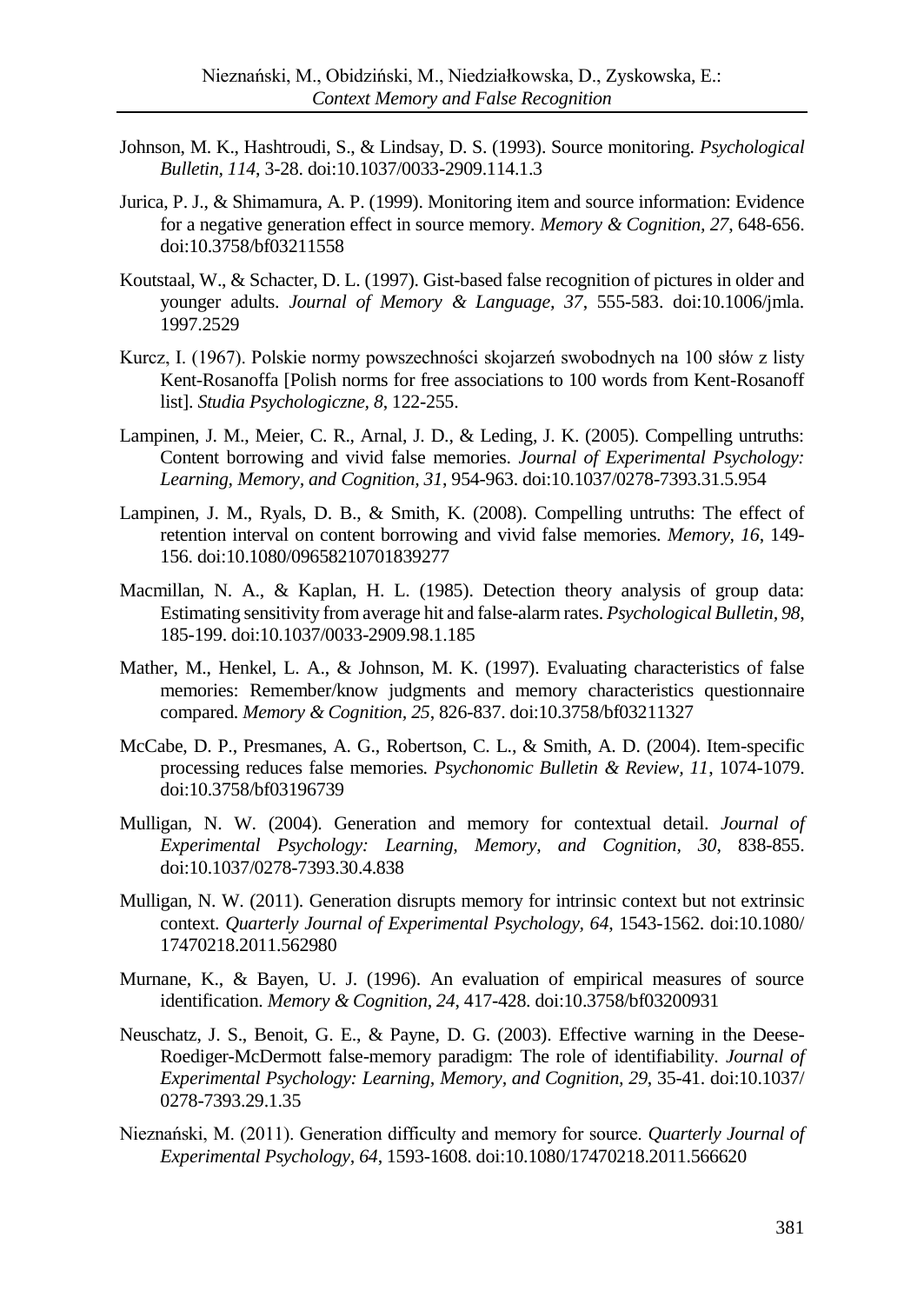- Nieznański, M. (2012). Effects of generation on source memory: A test of the resource tradeoff versus processing hypothesis. *Journal of Cognitive Psychology, 24*, 765-780. doi:10.1080/20445911.2012.690555
- Nieznański, M. (2014). The role of reinstating generation operations in recognition memory and reality monitoring. *Polish Psychological Bulletin, 45*, 363-371. doi:10.2478/ppb-2014-0044.
- Nieznański, M., & Tkaczyk, D. (2017). Effects of pictorial context reinstatement on correct and false recognition memory: Insights from the simplified conjoint recognition paradigm. *Journal of Cognitive Psychology, 29*, 866-881. doi:10.1080/20445911.2017. 1317264
- O'Neill, M., & Diana, R. A. (2017). The neurocognitive basis of borrowed context information. *Cortex, 91*, 89-100. doi:10.1016/j.cortex.2017.01.014
- Reyna, V. F., & Lloyd, F. (1997). Theories of false memory in children and adults. *Learning and Individual Differences, 9*, 95-123. doi:10.1016/s1041-6080(97)90002-9
- Roediger, H. L., & McDermott, K. B. (1995). Creating false memories: Remembering words not presented in lists. *Journal of Experimental Psychology: Learning, Memory, and Cognition, 21*, 803-814. doi:10.1037/0278-7393.21.4.803
- Roediger, H. L., McDermott, K. B., Pisoni, D. B., & Gallo, D. A. (2004). Illusory recollection of voices. *Memory, 12*, 586-602. doi:10.1080/09658210344000125
- Roediger, H. L., Watson, J. M., McDermott, K. B., & Gallo, D. A. (2001). Factors that determine false recall: A multiple regression analysis. *Psychonomic Bulletin & Review, 8*, 385-407. doi:10.3758/bf03196177
- Schacter, D. L., Israel, L., & Racine, C. (1999). Suppressing false recognition in younger and older adults: The distinctiveness heuristic. *Journal of Memory and Language, 40*, 1-24. doi:10.1006/jmla.1998.2611
- Slamecka, N. J., & Graf, P. (1978). The generation effect: Delineation of a phenomenon. *Journal of Experimental Psychology: Human Learning and Memory, 4*, 592-604. doi:10.1037/0278-7393.4.6.592
- Soraci, S. A., Carlin, M. T., Toglia, M. P., Chechile, R. A., & Neuschatz, J. S. (2003). Generative processing and false memories: When there is no cost*. Journal of Experimental Psychology: Learning, Memory, and Cognition, 29*, 511-523. doi:10.1037/0278-7393.29.4.511
- Tkaczyk, D., & Nieznański, M. (2013). Sprawność pamięci roboczej a podatność na fałszywe wspomnienia w zadaniu Deese'a-Roedigera-McDermott [Working memory capacity and susceptibility to false memory in the Deese-Roediger-McDermott paradigm]. *Przegląd Psychologiczny, 56*, 491-506.
- Unsworth, N., & Brewer, G. A. (2010). Individual differences in false recall: A latent variable analysis. *Journal of Memory and Language, 62*, 19-34. doi:10.1016/j.jml.2009.08.002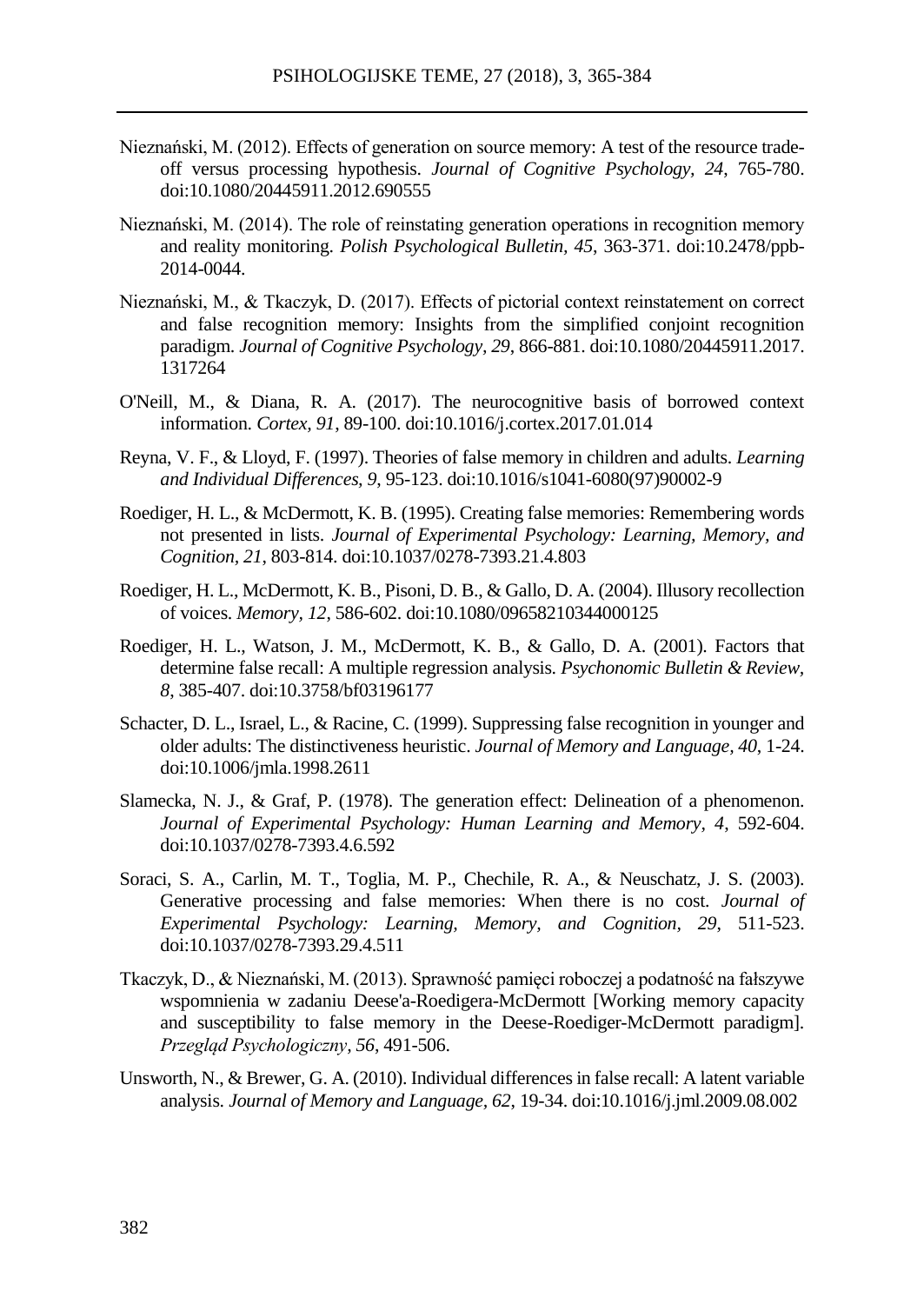Van Damme, I. (2013). Mood and the DRM paradigm: An investigation of the effects of valence and arousal on false memory. *Quarterly Journal of Experimental Psychology, 66*, 1060-1081. doi:10.1080/17470218.2012.727837

Wickens, T. D. (2002). *Elementary signal detection theory*. Oxford: Oxford University Press. doi:10.1093/acprof:oso/9780195092509.001.0001

## **Kontekstualno pamćenje i pogrešno prepoznavanje kod Deese/Roediger-McDermott paradigme: Uloga mehanizama kodiranja i pronalaženja**

#### Sažetak

Ispitali smo ulogu kontekstualnog pamćenja kod pogrešnog prepoznavanja kritičnih riječi mamaca i iluzornog pamćenja konteksta kod Deese/Roediger-McDermott paradigme. S ciljem manipulacije kontekstualnog pamćenja za boje ispitanici su čitali ili generirali riječi tijekom učenja. Prezentirali smo riječi s pojedinih lista u obliku blokova ili u mješovitom obliku s obzirom na boju riječi. Kod obje se manipulacije pojavio efekt konteksta na prepoznavanje boje. Pomoću analize temeljene na teoriji detekcije signala procijenili smo parametre osjetljivosti i pristranosti odgovaranja, uz pretpostavku da osjetljivost odražava efekt mehanizama kodiranja, a pristranost odgovaranja odražava efekt mehanizama pronalaženja informacija. Rezultati nisu pokazali evidenciju za dijagnostičko nadgledanje, odnosno, ispitanici se nisu koristili izostankom dosjećanja boja kao strategijom pronalaženja za odbacivanje riječi mamce. Međutim, u uvjetu lista prezentiranih u obliku blokova s obzirom na boju, bolje pamćenje za boju riječi s liste bilo je povezano s boljim pamćenjem biti i većom sklonošću pripisivanju boje riječi s liste riječima mamcima. Dobivene smo rezultate interpretirali kao posljedicu "pogrešnog vezivanja" kontekstualnih detalja s aktiviranim riječima mamcima tijekom kodiranja i/ili "posuđivanju" tih detalja tijekom pronalaženja.

*Ključne riječi:* DRM paradigma, kontekstualno pamćenje, pogrešno prepoznavanje, iluzorno pamćenje

## **Memoria contextual y memoria falsa de señuelos críticos en el paradigma de Deese/Roediger-McDermott: Papel de mecanismos de codificación y recuperación de datos**

#### Resumen

Examinamos el papel que la memoria contextual tiene en el reconocimiento falso de señuelos críticos y en el recuerdo ilusorio del contexto en el paradigma de Deese/Roediger-McDermott. Para manipular la memoria contextual, les pedimos a los participantes que leyeran vs. generaran artículos durante el estudio y les presentamos artículos de una lista usando formatos de colores bloqueados o mezclados. Las dos manipulaciones confirmaron su influencia en la identificación del color. Usando análisis de detección de señales, verificamos la sensibilidad de la memoria y los parámetros del sesgo de respuesta, suponiendo que la primera reflejaba influencias de mecanismo de codificación, mientras que este último reflejaba efectos de mecanismo basado en la recuperación. Nuestros